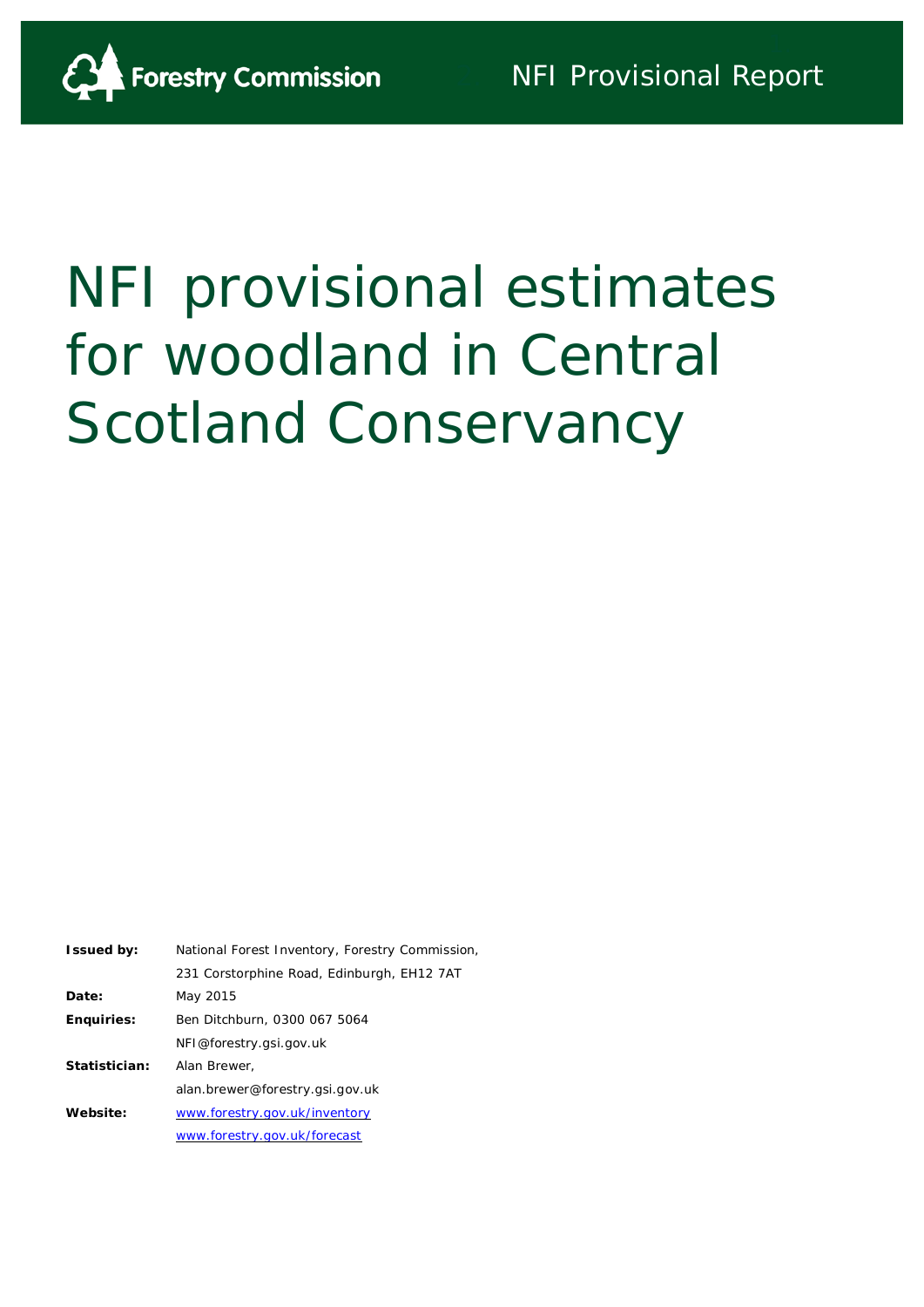## Summary

This report provides a detailed picture of the stocked area in woodland, the standing volume of timber and the associated live biomass and carbon stocks for woodland in Central Scotland Conservancy. These estimates are a subset of those published as part of the 2012 growing stock information presented in the National Forest Inventory (NFI) *50-year forecast of softwood timber availability* (2014) and *50-year forecast of hardwood timber availability* (2014). NFI reports are published at [www.forestry.gov.uk/inventory.](http://www.forestry.gov.uk/inventory)

In addition, the report provides forecasts of timber availability, standing volume and increment for softwoods and hardwoods arising from the stocked area and standing volume. Forecasts are based on the 'headline' harvesting scenario described in the 50 year forecasts NFI reports. An alternative forecast is provided using a harvesting scenario which brings all Private sector broadleaved woodland into production.

The estimates provided in this report are provisional in nature.

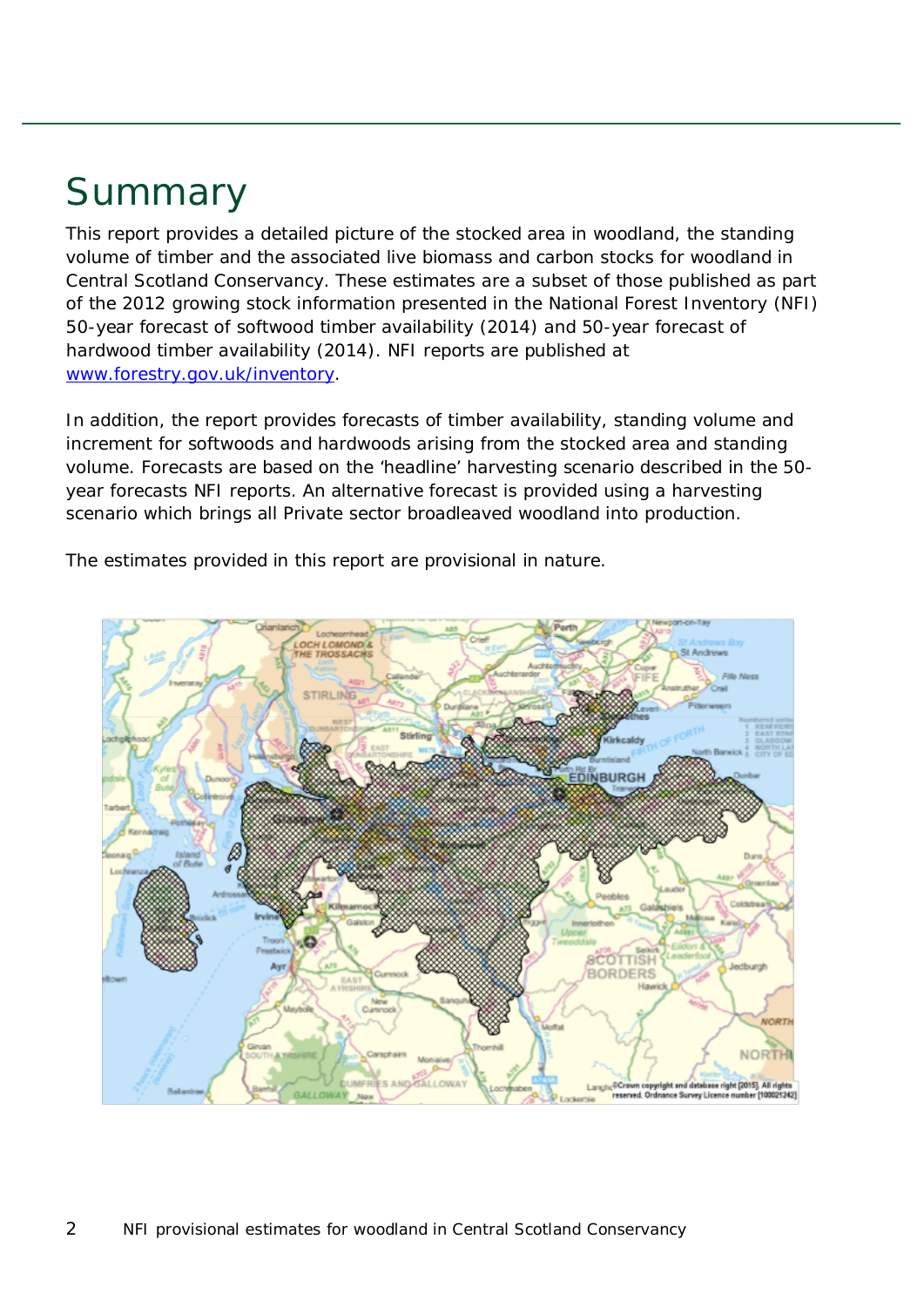## **Contents**

| 50-year forecast of timber availability under the 'headline' harvesting scenario 20 |    |
|-------------------------------------------------------------------------------------|----|
| 50-year forecast of timber availability under the 'unrestricted' scenario           | 28 |
| Comparison of hardwood production between harvesting scenarios                      | 36 |
|                                                                                     |    |
|                                                                                     |    |

## Figures

| <b>Figure 1</b> Principal tree species composition by stocked area at 31 March 20127   |
|----------------------------------------------------------------------------------------|
| Figure 2 Principal conifer tree species composition by stocked area at 31 March 2012.7 |
| Figure 3 Principal tree species composition by standing volume at 31 March 201211      |
| Figure 4 Principal conifer tree species composition by standing volume at 31 March     |
|                                                                                        |
|                                                                                        |
| Figure 6 Overview of 50-year forecast of average annual softwood availability 25       |
| Figure 7 Overview of 50-year forecast of average annual hardwood availability25        |
|                                                                                        |
| Figure 9 50-year forecast of average annual hardwood availability  26                  |
| Figure 10 50-year forecast of softwood standing volume, increment and availability27   |
| Figure 11 50-year forecast of hardwood standing volume, increment and availability 27  |
| Figure 12 Overview of 50-year forecast of average annual softwood availability -       |
|                                                                                        |
| Figure 13 Overview of 50-year forecast of average annual hardwood availability -       |
|                                                                                        |
| Figure 14 50-year forecast of average annual softwood availability- unrestricted       |
|                                                                                        |
| Figure 15 50-year forecast of average annual hardwood availability - unrestricted      |
|                                                                                        |
| Figure 16 50-year summary of softwood standing volume, increment and availability -    |
|                                                                                        |
| Figure 17 50-year summary of hardwood standing volume, increment and availability -    |
|                                                                                        |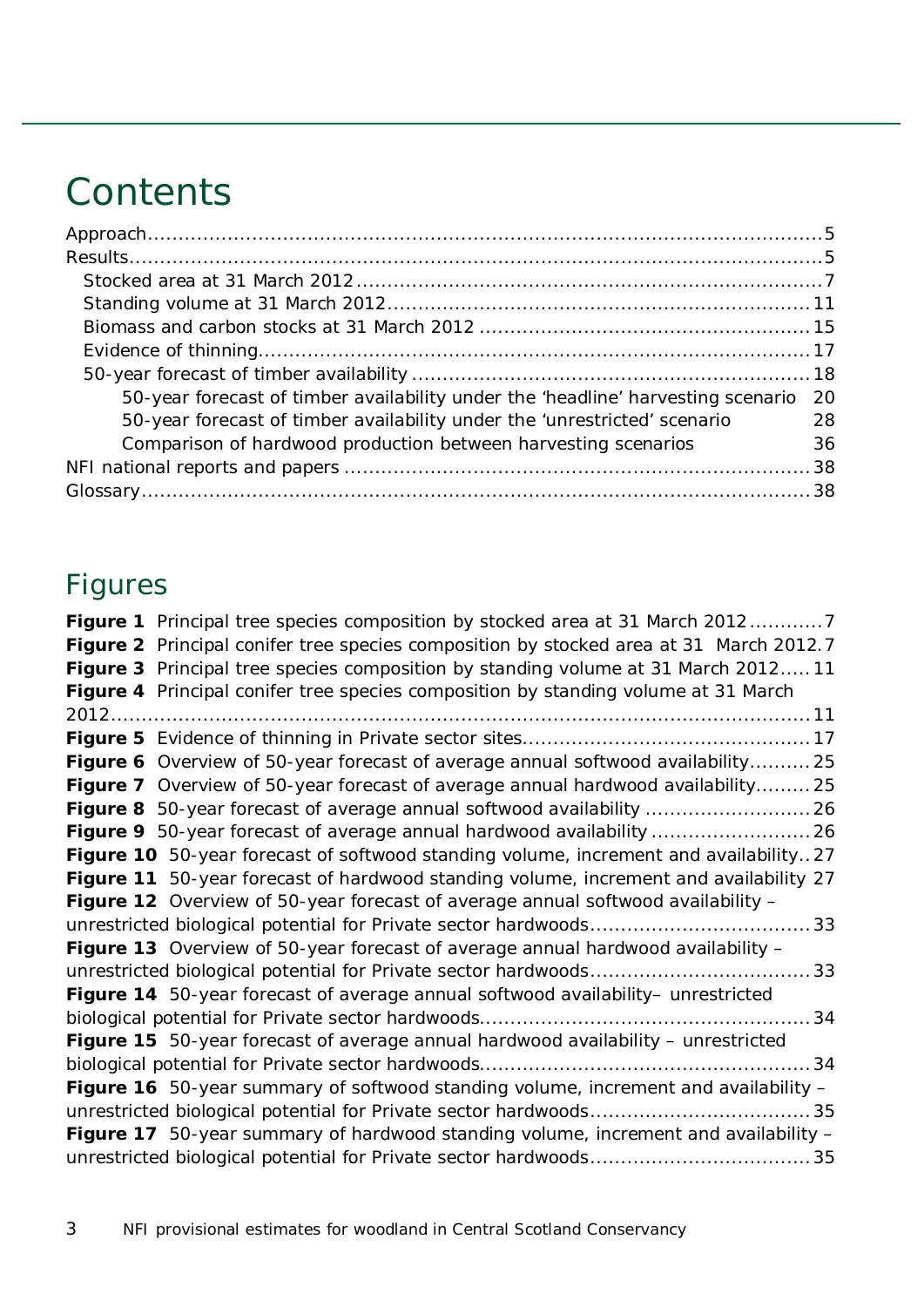| Figure 18 50-year forecast comparison of average annual hardwood timber availability      |  |
|-------------------------------------------------------------------------------------------|--|
|                                                                                           |  |
| <b>Figure 19</b> Species composition of the difference in hardwood availability under the |  |
|                                                                                           |  |

### Tables

| Table 3 Stocked area by mean stand DBH class at 31 March 2012 10                           |
|--------------------------------------------------------------------------------------------|
|                                                                                            |
| Table 5 Standing volume by principal tree species at 31 March 2012  12                     |
|                                                                                            |
| Table 7 Standing volume by mean stand DBH class at 31 March 201214                         |
| Table 8 Standing biomass by principal tree species at 31 March 2012  15                    |
| Table 9 Total carbon stocks in principal tree species at 31 March 2012 16                  |
| Table 10 50-year forecast of timber availability by time period and principal species20    |
| Table 11 50-year forecast of standing volume; average annual volumes within periods        |
|                                                                                            |
| Table 12 50-year forecast of net increment; average annual volumes within periods. 24      |
| Table 13 50-year forecast of timber availability by time period and principal species -    |
|                                                                                            |
| Table 14 50-year forecast of standing volume; average annual volumes within periods        |
| - unrestricted biological potential for Private sector hardwoods31                         |
| <b>Table 15</b> 50-year forecast of net increment; average annual volumes within periods - |
|                                                                                            |
| Table 16 15-year forecast comparison of average annual timber availability  37             |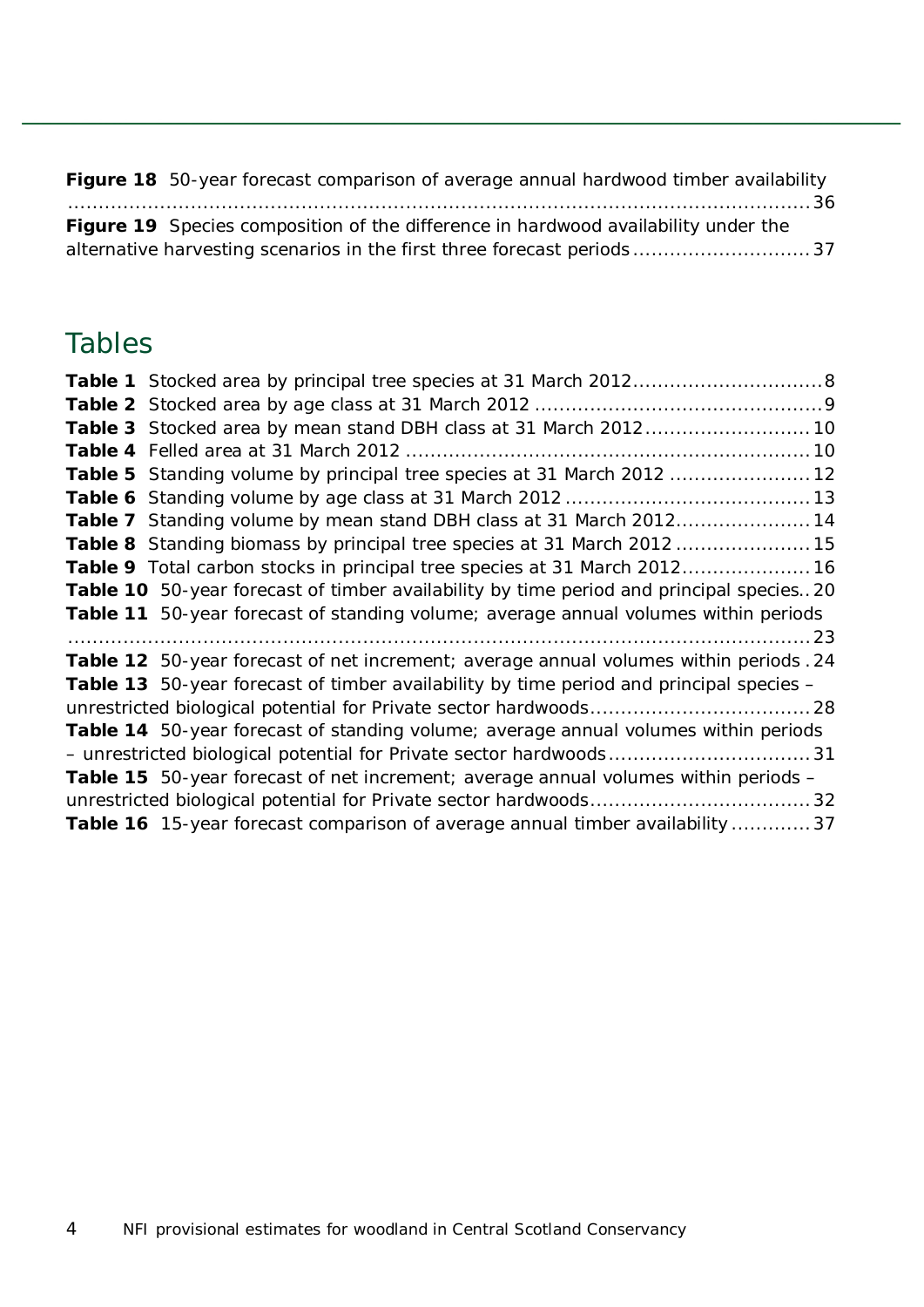## <span id="page-4-0"></span>Approach

The approach taken in the derivation of these results and to be used in their interpretation is described in the full suite of forecast reports which can be found at [www.forestry.gov.uk/forecast.](http://www.forestry.gov.uk/forecast) Refer to the *Standing timber volume for coniferous trees in Britain* (2012) and the *NFI preliminary estimates of quantities of broadleaved species in British Woodlands with special focus on ash* (2012) reports for a description of the underlying methodologies and interpretation, and also for the Scotland and Great Britain (GB) context. Refer to the *NFI forecasts methodology* (2012) overview report for a detailed description and discussion of forecasting future availability of timber from NFI field survey data and from information in the Forestry Commission's sub-compartment database (SCDB). The wider context of forecasts of timber production from woodland in GB and its constituent countries under a range of harvesting scenarios can be found in the *50-year forecast of softwood timber availability* (2014) and the *50-year forecast of hardwood timber availability* (2014).

The estimates reported here are based upon field samples assessed between October 2009 and August 2013, the results of which have been subjected to rigorous data quality assurance procedures. These field samples constitute approximately two-thirds of the sites to be sampled within the first cycle of NFI field sampling. As a consequence, the estimates in this report are classed as provisional.

## <span id="page-4-1"></span>**Results**

The results presented in this report are estimates of standing volumes and stocked areas at 31 March 2012, and 50-year forecasts of softwood and hardwood availability under the 'headline' harvesting scenario and also under a scenario assuming all hardwoods are harvested in Private sector woodland in Central Scotland Conservancy. The data sources used for the compilation of these estimates are the same as described in the NFI reports *Standing timber volume for coniferous trees in Britain* (2012), the *50-year forecast of softwood availability* (2014) and the *50-year forecast of hardwood availability* (2014). Estimates for the Forestry Commission (FC) estate are derived from the FC's SCDB, while those for the Private sector (i.e. non-FC) estate are derived from information collected in the NFI field survey. A fuller description of these data sources and how they are used in the production of estimates, including sampling standard errors (SEs) attached to the Private sector estimates, is provided in the earlier documents.

Results are provided for stocked area at 31 March 2012 (**Figures 1–2** and **Tables 1–3**), felled area (**Table 4**), standing volume at 31 March 2012 (**Figures 3–4** and **Tables 5– 7**), biomass and carbon stocks at 31 March 2012 (**Tables 8–9**), evidence of thinning in Private sector stands from the NFI field survey (**Figure 5**), the 'headline' 50-year forecast (**Figures 6–11** and **Tables 10–12**) and the 'unrestricted' 50-year forecast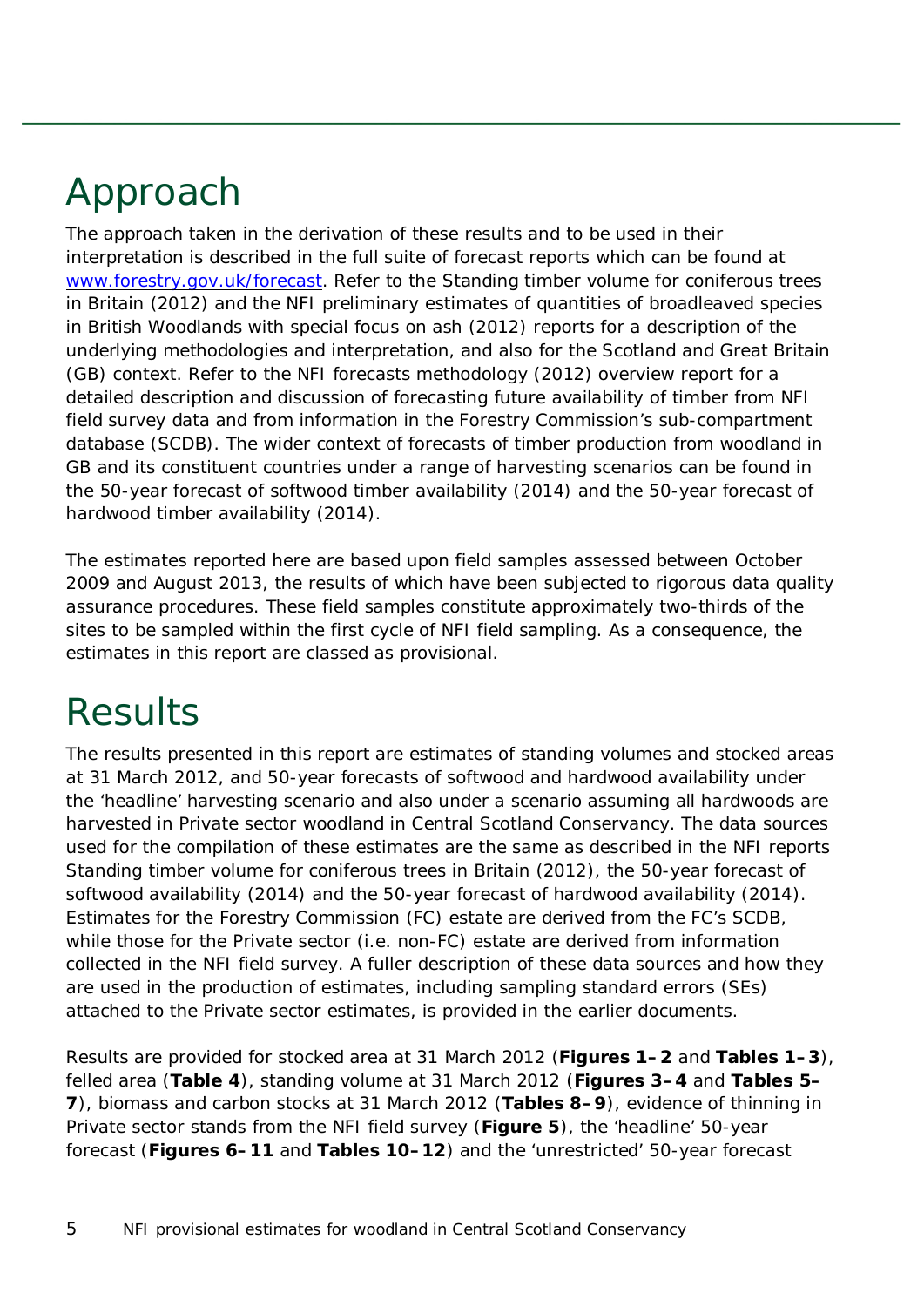(**Figures 12–17** and **Tables 13–15**). **Figures 18–19** and **Table 16** compare the hardwood production under the two scenarios.

The values in the tables have been independently rounded, so may not add to the totals shown. In some breakdowns of Private sector estimates, the estimates in the body of the table may not sum to the quoted total because each individual value, including the total, has been independently generated by the estimation procedure used for results from the NFI sample survey. Sampling SEs attached to Private sector estimates are expressed in relative terms (%) to the right of the relevant estimate. Percentages in the pie charts may also not sum to 100 due to rounding.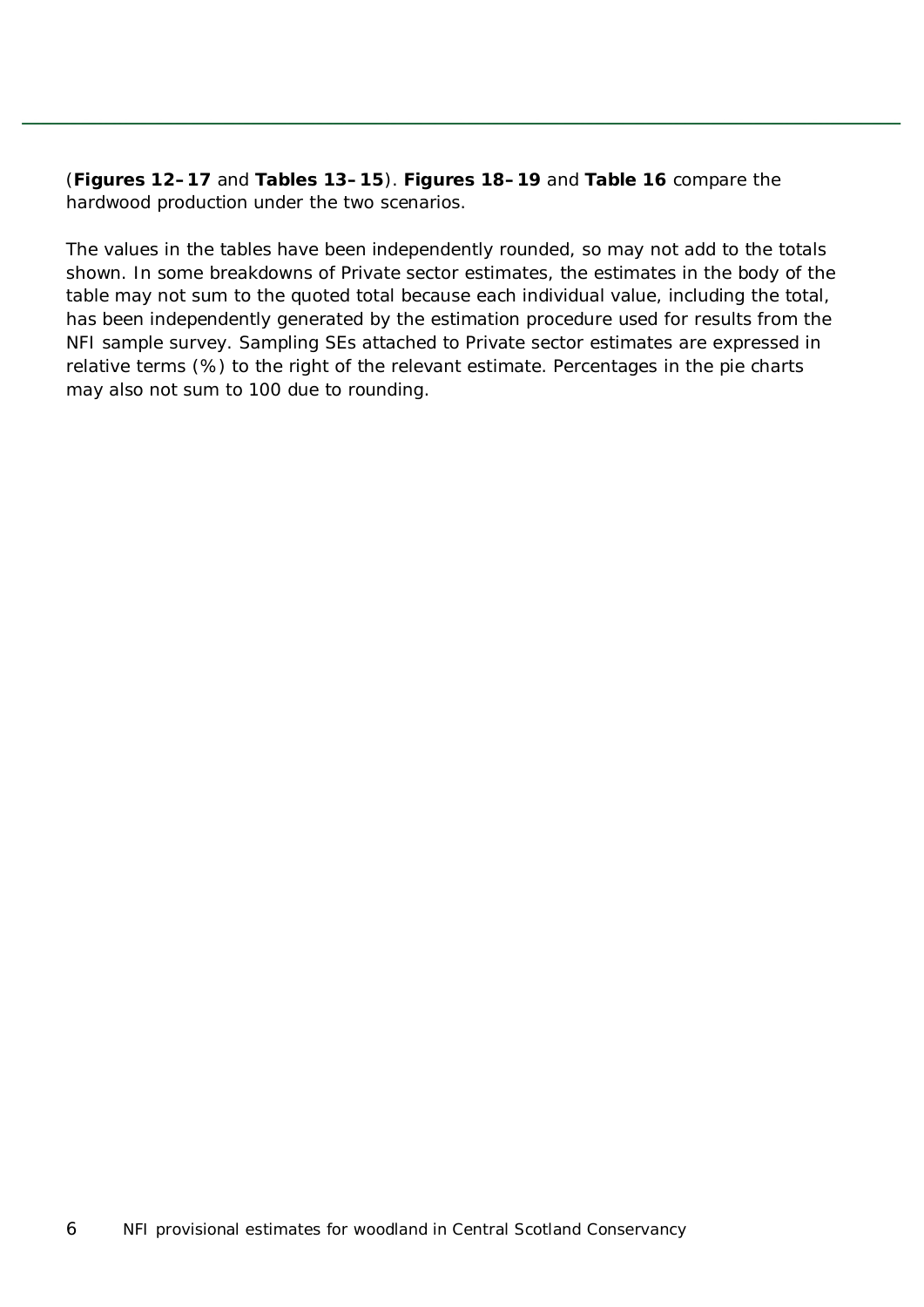

### <span id="page-6-0"></span>Stocked area at 31 March 2012

<span id="page-6-1"></span>**Figure 1** Principal tree species composition by stocked area at 31 March 2012

<span id="page-6-2"></span>**Figure 2** Principal conifer tree species composition by stocked area at 31 March 2012

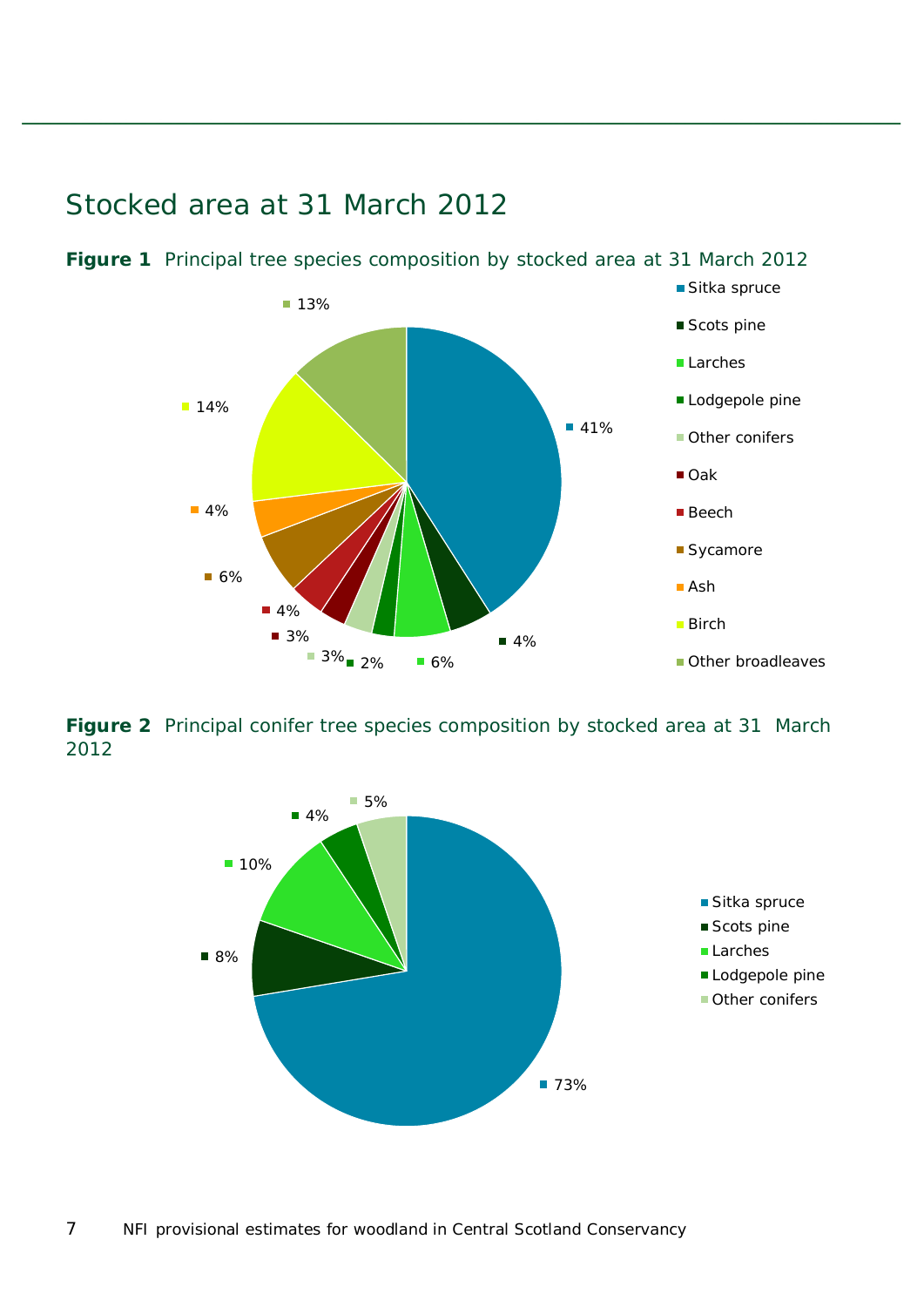#### <span id="page-7-0"></span>**Table 1** Stocked area by principal tree species at 31 March 2012

|                        | FC                 | Private sector     |                             | Total              |
|------------------------|--------------------|--------------------|-----------------------------|--------------------|
| Principal species      | area               | area               | SE%                         | area               |
|                        | $(000 \text{ ha})$ | $(000 \text{ ha})$ |                             | $(000 \text{ ha})$ |
| Conifers               |                    |                    |                             |                    |
| Sitka spruce           | 11.9               | 25.4               | 6                           | 37.3               |
| Scots pine             | 1.1                | 3.0                | 21                          | 4.1                |
| Larches                | 1.0                | 4.3                | 18                          | 5.3                |
| Lodgepole pine         | 0.9                | 1.2                | 45                          | 2.1                |
| Other conifers         | 0.6                | 2.1                | 27                          | 2.7                |
| <b>All conifers</b>    | 15.5               | 36.5               | $\overline{\boldsymbol{4}}$ | 52.0               |
| <b>Broadleaves</b>     |                    |                    |                             |                    |
| Oak                    | 0.1                | 2.4                | 21                          | 2.5                |
| Beech                  | 0.0                | 3.3                | 17                          | 3.3                |
| Sycamore               | 0.0                | 5.7                | 14                          | 5.7                |
| Ash                    | 0.1                | 3.3                | 17                          | 3.4                |
| <b>Birch</b>           | 0.4                | 12.7               | 11                          | 13.1               |
| Other broadleaves      | 1.4                | 10.1               | 11                          | 11.5               |
| <b>All broadleaves</b> | 2.1                | 37.6               | 5                           | 39.6               |
| All species            |                    |                    |                             |                    |
| <b>All species</b>     | 17.6               | 74.1               | 3                           | 91.6               |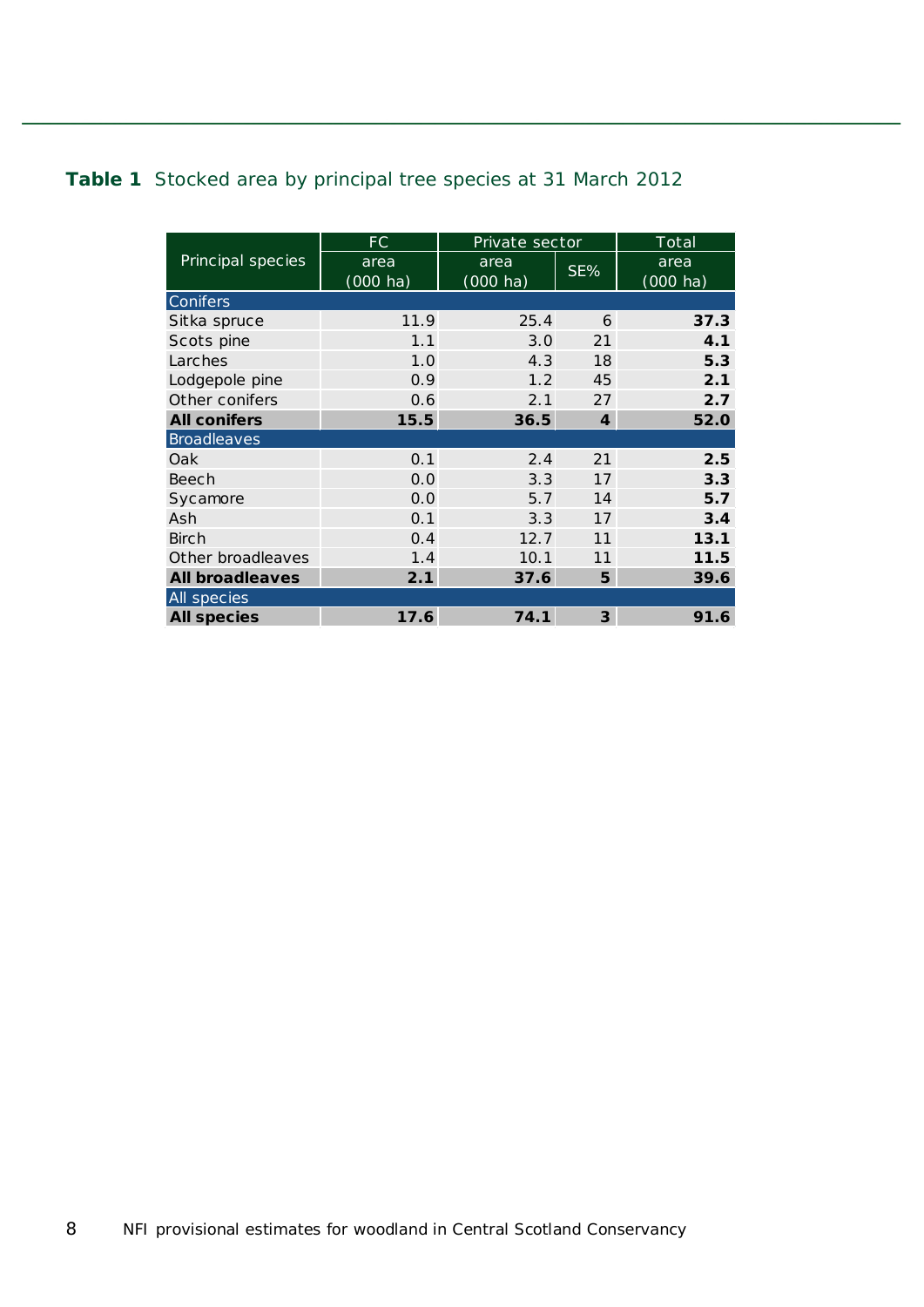#### <span id="page-8-0"></span>**Table 2** Stocked area by age class at 31 March 2012

|                     | FC                 | Private sector     |                  | Total              |
|---------------------|--------------------|--------------------|------------------|--------------------|
| Age class           | area               | area               | SE%              | area               |
|                     | $(000 \text{ ha})$ | $(000 \text{ ha})$ |                  | $(000 \text{ ha})$ |
| All conifers        |                    |                    |                  |                    |
| 0-10 years          | 1.8                | 4.0                | 22               | 5.8                |
| $11-20$ years       | 0.9                | 8.0                | 15               | 8.9                |
| $21-40$ years       | 8.3                | 15.2               | 12               | 23.5               |
| $41-60$ years       | 4.2                | 5.7                | 20               | 9.9                |
| $61-80$ years       | 0.2                | 2.2                | 29               | 2.5                |
| $81 + years$        | 0.1                | 1.3                | 30               | 1.4                |
| <b>Total</b>        | 15.5               | 36.5               | $\boldsymbol{4}$ | 52.0               |
| All broadleaves     |                    |                    |                  |                    |
| 0-10 years          | 0.9                | 6.0                | 16               | 7.0                |
| $11-20$ years       | 0.2                | 5.5                | 15               | 5.7                |
| 21-40 years         | 0.3                | 14.2               | 9                | 14.5               |
| $41-60$ years       | 0.2                | 6.6                | 16               | 6.8                |
| $61-80$ years       | 0.2                | 3.2                | 23               | 3.4                |
| $81 + \text{years}$ | 0.2                | 2.1                | 24               | 2.3                |
| <b>Total</b>        | 2.1                | 37.6               | 5                | 39.6               |
| All species         |                    |                    |                  |                    |
| 0-10 years          | 2.8                | 9.9                | 13               | 12.7               |
| $11-20$ years       | 1.1                | 13.6               | 11               | 14.7               |
| 21-40 years         | 8.6                | 29.4               | 8                | 38.0               |
| $41-60$ years       | 4.4                | 12.3               | 13               | 16.7               |
| $61-80$ years       | 0.4                | 5.4                | 19               | 5.8                |
| $81 + years$        | 0.3                | 3.4                | 19               | 3.7                |
| <b>Total</b>        | 17.6               | 74.1               | $\mathbf{3}$     | 91.6               |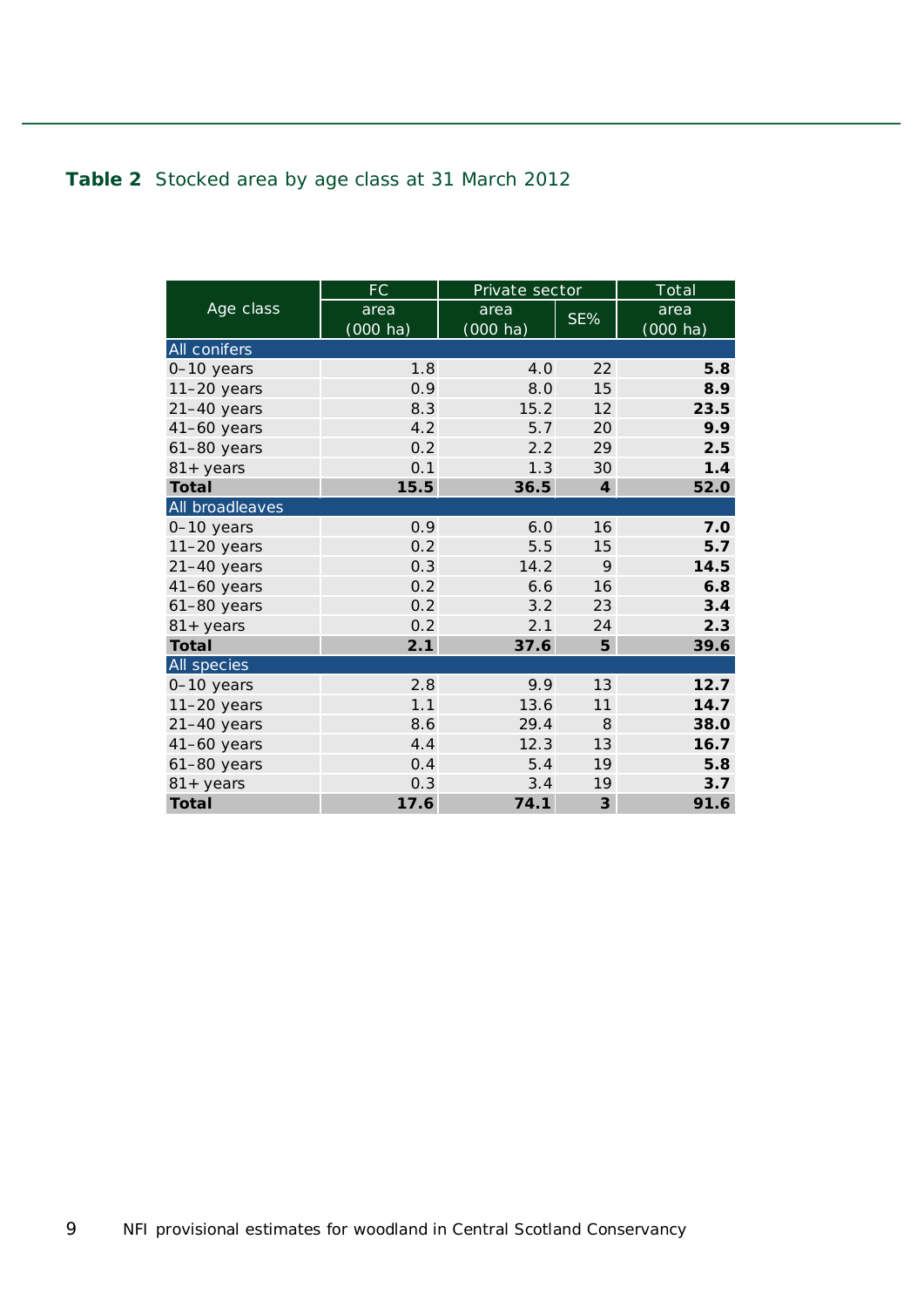#### <span id="page-9-0"></span>**Table 3** Stocked area by mean stand DBH class at 31 March 2012

|                 | <b>FC</b>  | Private sector     |                             | Total              |
|-----------------|------------|--------------------|-----------------------------|--------------------|
| Mean stand DBH  | area       | area               | SE%                         | area               |
|                 | $(000$ ha) | $(000 \text{ ha})$ |                             | $(000 \text{ ha})$ |
| All conifers    |            |                    |                             |                    |
| $0-7$ cm        | 2.2        | 4.2                | 22                          | 6.3                |
| 7-10 cm         | 0.3        | 5.5                | 18                          | 5.8                |
| 10-15 cm        | 2.5        | 4.7                | 20                          | 7.1                |
| 15-20 cm        | 7.6        | 7.2                | 16                          | 14.7               |
| 20-30 cm        | 2.4        | 9.5                | 14                          | 11.9               |
| 30-40 cm        | 0.5        | 3.0                | 23                          | 3.5                |
| 40-60 cm        | 0.1        | 2.2                | 25                          | 2.3                |
| $60 + cm$       | 0.0        | 0.2                | 67                          | 0.3                |
| <b>Total</b>    | 15.5       | 36.5               | $\overline{\boldsymbol{4}}$ | 52.0               |
| All broadleaves |            |                    |                             |                    |
| $0-7$ cm        | 1.0        | 7.0                | 14                          | 7.9                |
| 7-10 cm         | 0.3        | 8.3                | 13                          | 8.6                |
| 10-15 cm        | 0.5        | 6.6                | 14                          | 7.0                |
| 15-20 cm        | 0.2        | 3.3                | 20                          | 3.5                |
| 20-30 cm        | 0.0        | 4.1                | 17                          | 4.1                |
| 30-40 cm        | 0.0        | 2.8                | 17                          | 2.8                |
| 40-60 cm        | 0.0        | 3.3                | 22                          | 3.3                |
| $60 + cm$       | 0.0        | 2.3                | 27                          | 2.3                |
| <b>Total</b>    | 2.1        | 37.6               | 5                           | 39.6               |
| All species     |            |                    |                             |                    |
| $0-7$ cm        | 3.2        | 11.1               | 11                          | 14.2               |
| 7-10 cm         | 0.6        | 13.8               | 10                          | 14.5               |
| 10-15 cm        | 2.9        | 11.2               | 12                          | 14.2               |
| 15-20 cm        | 7.8        | 10.5               | 13                          | 18.2               |
| 20-30 cm        | 2.4        | 13.6               | 11                          | 16.0               |
| 30-40 cm        | 0.5        | 5.9                | 14                          | 6.4                |
| 40-60 cm        | 0.1        | 5.5                | 16                          | 5.6                |
| $60 + cm$       | 0.0        | 2.5                | 25                          | 2.5                |
| <b>Total</b>    | 17.6       | 74.1               | $\overline{\mathbf{3}}$     | 91.6               |

#### <span id="page-9-1"></span>**Table 4** Felled area at 31 March 2012

|                  | FC.                        | Private sector             |     | Total                      |
|------------------|----------------------------|----------------------------|-----|----------------------------|
| Clearfelled area | area<br>$(000 \text{ ha})$ | area<br>$(000 \text{ ha})$ | SE% | area<br>$(000 \text{ ha})$ |
|                  |                            |                            |     |                            |
|                  | 1.0                        | 3.1                        | 34  | 4.1                        |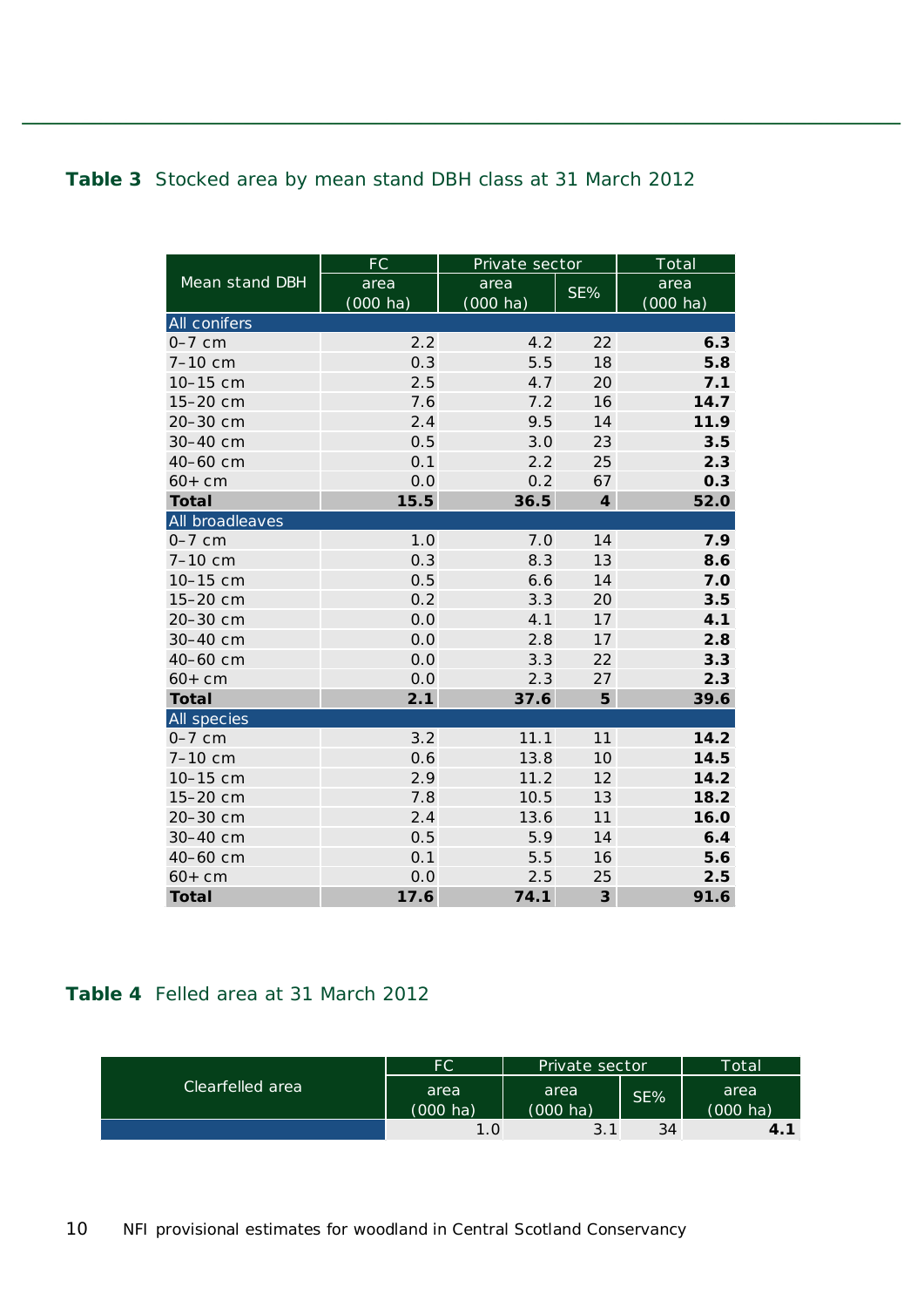### <span id="page-10-0"></span>Standing volume at 31 March 2012



<span id="page-10-1"></span>**Figure 3** Principal tree species composition by standing volume at 31 March 2012

<span id="page-10-2"></span>**Figure 4** Principal conifer tree species composition by standing volume at 31 March 2012

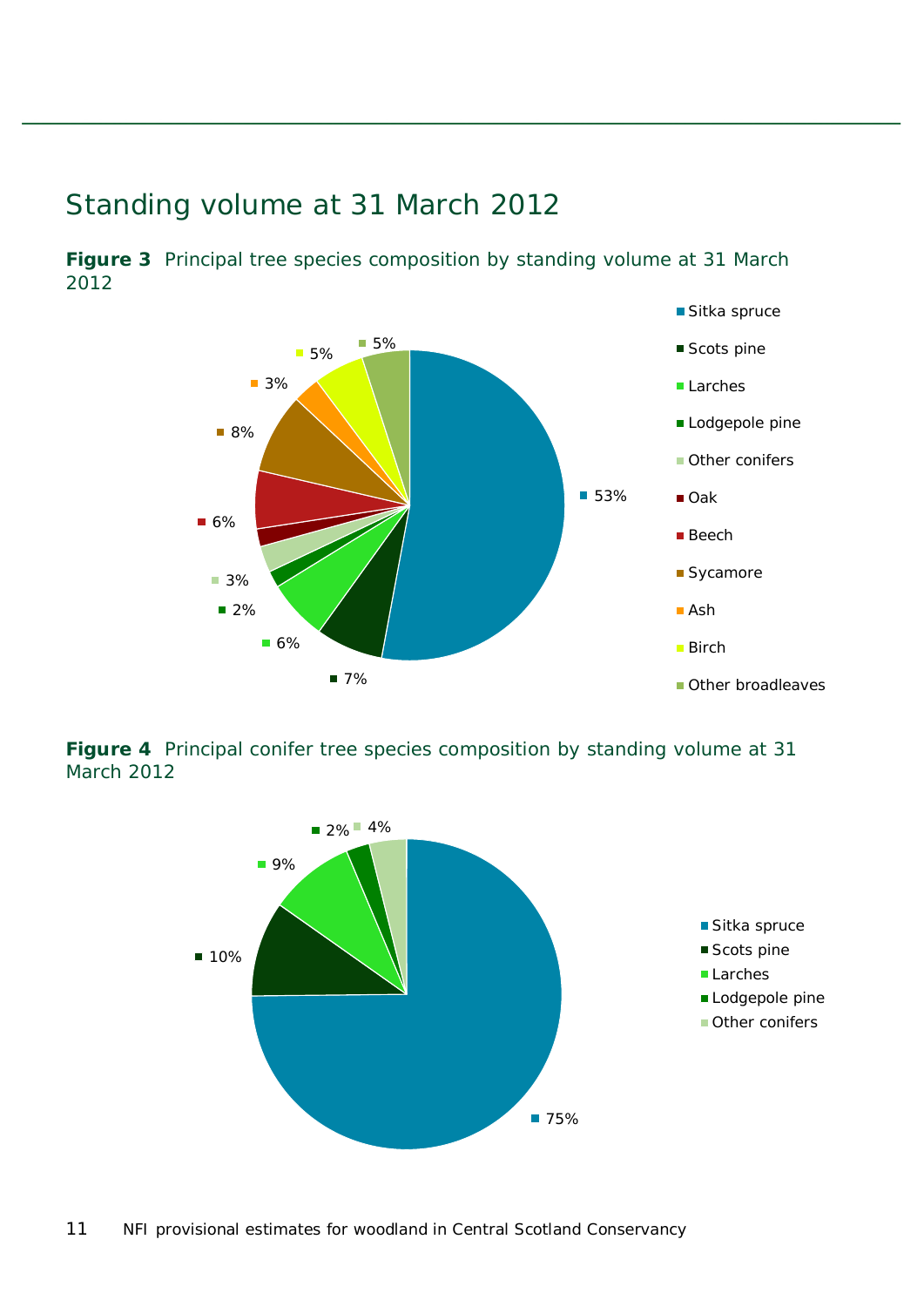#### <span id="page-11-0"></span>**Table 5** Standing volume by principal tree species at 31 March 2012

|                        | FC                                                              | Private sector |        | $\overline{\text{Total}}$       |
|------------------------|-----------------------------------------------------------------|----------------|--------|---------------------------------|
| Principal species      | volume                                                          | volume         |        | volume                          |
|                        | $(000 \text{ m}^3 \text{ obs})$ $(000 \text{ m}^3 \text{ obs})$ |                | $SE\%$ | $(000 \text{ m}^3 \text{ obs})$ |
| Conifers               |                                                                 |                |        |                                 |
| Sitka spruce           | 3,090                                                           | 7,337          | 11     | 10,428                          |
| Scots pine             | 160                                                             | 1,224          | 23     | 1,384                           |
| Larches                | 145                                                             | 1,095          | 20     | 1,240                           |
| Lodgepole pine         | 191                                                             | 153            | 65     | 343                             |
| Other conifers         | 158                                                             | 382            | 28     | 540                             |
| <b>All conifers</b>    | 3,744                                                           | 10,225         | 8      | 13,969                          |
| <b>Broadleaves</b>     |                                                                 |                |        |                                 |
| Oak                    | 14                                                              | 349            | 24     | 363                             |
| Beech                  | 12                                                              | 1,182          | 26     | 1,194                           |
| Sycamore               | 6                                                               | 1,640          | 18     | 1,646                           |
| Ash                    | 1                                                               | 549            | 39     | 550                             |
| <b>Birch</b>           | 26                                                              | 1,010          | 13     | 1,035                           |
| Other broadleaves      | 89                                                              | 892            | 22     | 981                             |
| <b>All broadleaves</b> | 148                                                             | 5,623          | 9      | 5,771                           |
| All species            |                                                                 |                |        |                                 |
| <b>All species</b>     | 3,892                                                           | 15,855         | 6      | 19,747                          |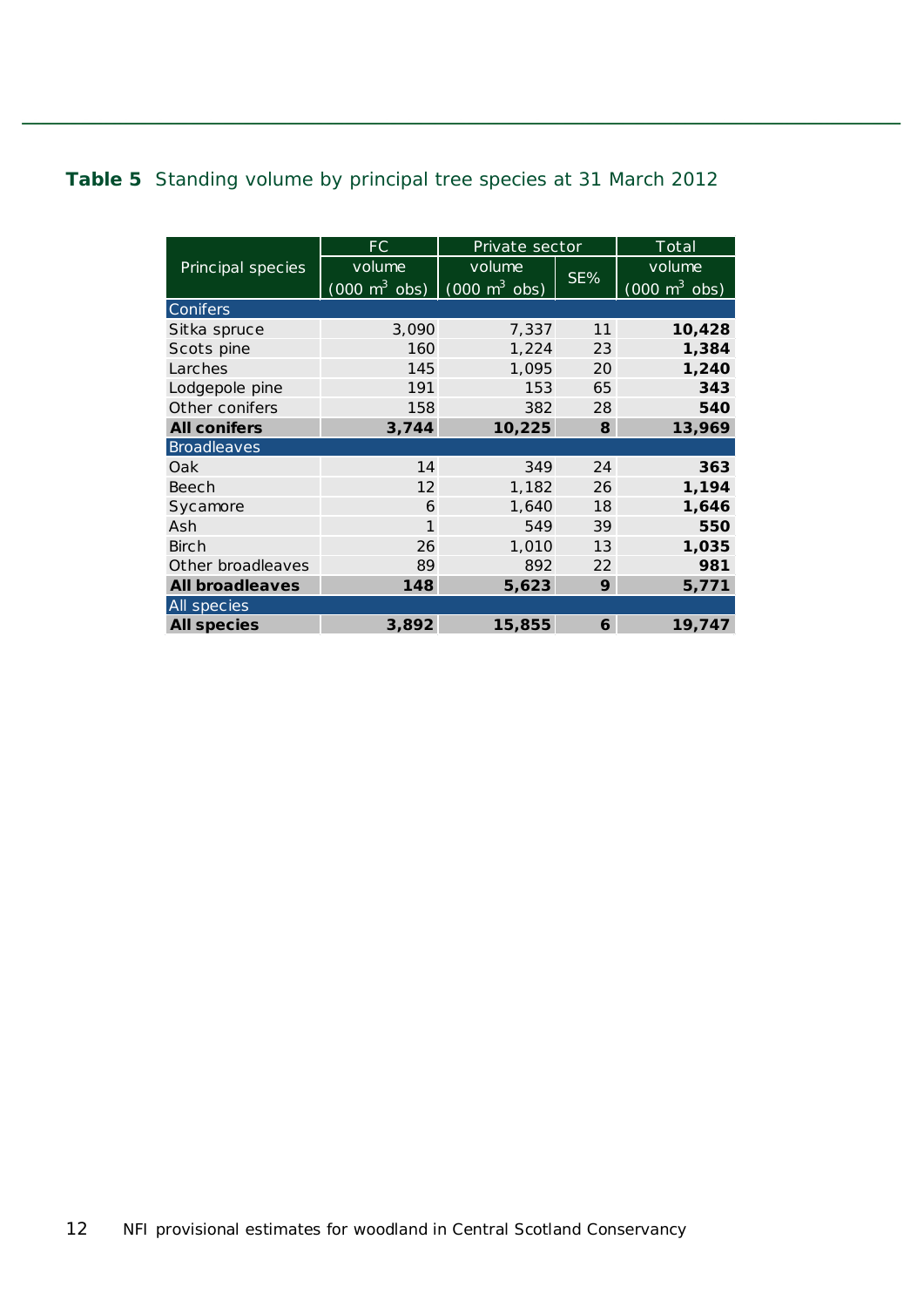#### <span id="page-12-0"></span>**Table 6** Standing volume by age class at 31 March 2012

|                    | FC                                                              | Private sector |     | <b>Total</b>                    |
|--------------------|-----------------------------------------------------------------|----------------|-----|---------------------------------|
| Age class          | volume                                                          | volume         |     | volume                          |
|                    | $(000 \text{ m}^3 \text{ obs})$ $(000 \text{ m}^3 \text{ obs})$ |                | SE% | $(000 \text{ m}^3 \text{ obs})$ |
| All conifers       |                                                                 |                |     |                                 |
| 0-20 years         | 27                                                              | 396            | 20  | 423                             |
| $21-40$ years      | 2,128                                                           | 5,142          | 16  | 7,271                           |
| 41-60 years        | 1,472                                                           | 2,953          | 21  | 4,425                           |
| $61-80$ years      | 89                                                              | 910            | 32  | 998                             |
| 80+ years          | 28                                                              | 824            | 46  | 852                             |
| Total              | 3,744                                                           | 10,225         | 8   | 13,969                          |
| All broadleaves    |                                                                 |                |     |                                 |
| 0-20 years         | 2                                                               | 113            | 23  | 115                             |
| $21-40$ years      | 25                                                              | 1,910          | 11  | 1,935                           |
| 41-60 years        | 27                                                              | 1,230          | 20  | 1,258                           |
| $61-80$ years      | 37                                                              | 1,113          | 30  | 1,150                           |
| 80+ years          | 57                                                              | 1,257          | 30  | 1,314                           |
| <b>Total</b>       | 148                                                             | 5,623          | 9   | 5,771                           |
| <b>All</b> species |                                                                 |                |     |                                 |
| 0-20 years         | 29                                                              | 511            | 17  | 540                             |
| $21-40$ years      | 2,153                                                           | 7,052          | 12  | 9,206                           |
| 41-60 years        | 1,499                                                           | 4,186          | 16  | 5,685                           |
| $61-80$ years      | 125                                                             | 2,024          | 22  | 2,149                           |
| 80+ years          | 86                                                              | 2,081          | 25  | 2,167                           |
| <b>Total</b>       | 3,892                                                           | 15,855         | 6   | 19,747                          |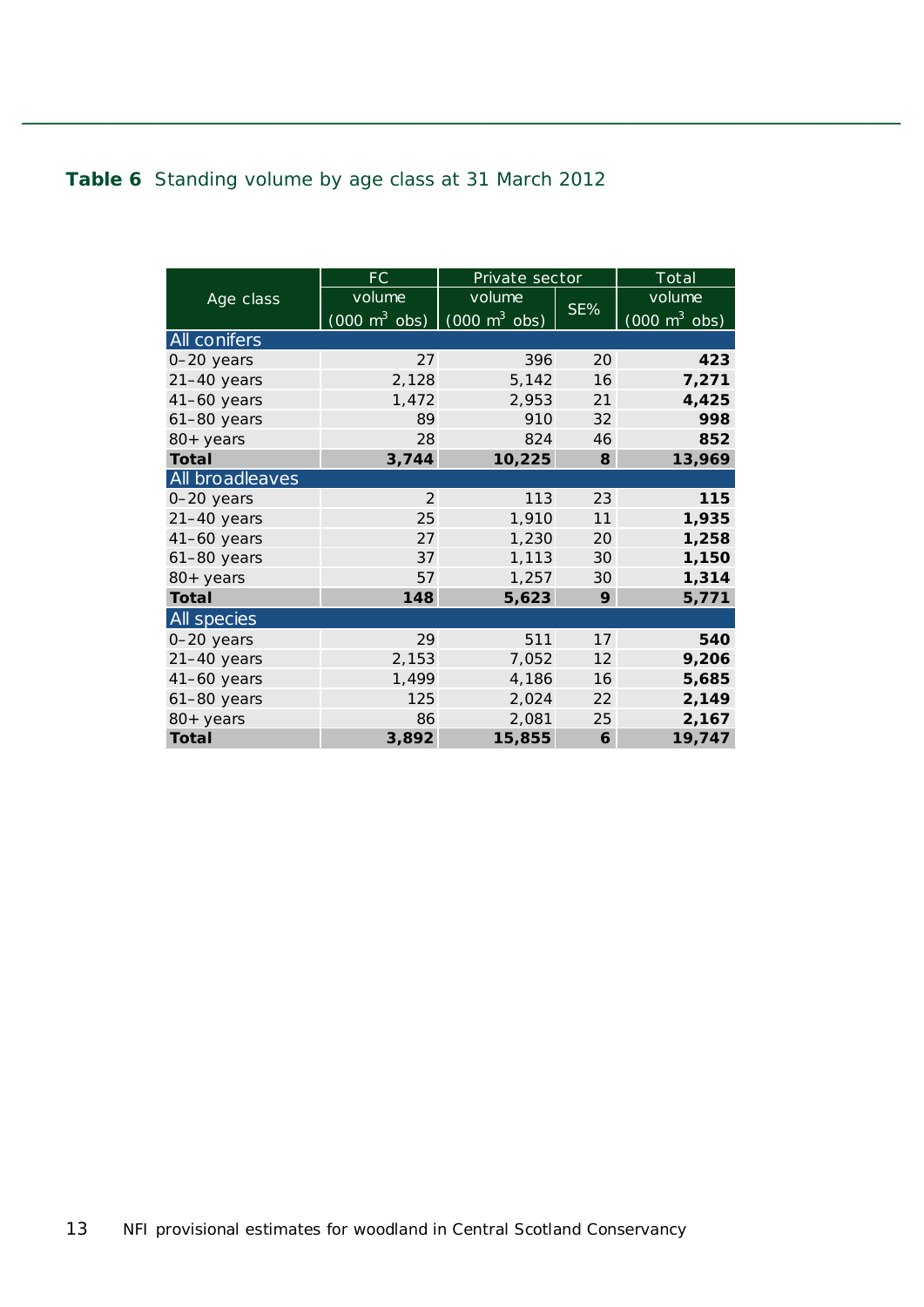#### <span id="page-13-0"></span>**Table 7** Standing volume by mean stand DBH class at 31 March 2012

|                 | FC                               | Private sector                  |                          | Total                           |
|-----------------|----------------------------------|---------------------------------|--------------------------|---------------------------------|
| Mean stand DBH  | volume                           | volume                          |                          | volume                          |
|                 | $(0.00 \text{ m}^3 \text{ obs})$ | $(000 \text{ m}^3 \text{ obs})$ | SE%                      | $(000 \text{ m}^3 \text{ obs})$ |
| All conifers    |                                  |                                 |                          |                                 |
| $0-7$ cm        | $\mathbf{O}$                     | $\mathbf{O}$                    | $\overline{\phantom{a}}$ | $\Omega$                        |
| 7-10 cm         | 8                                | 138                             | 20                       | 146                             |
| 10-15 cm        | 302                              | 487                             | 23                       | 789                             |
| 15-20 cm        | 2,174                            | 1,900                           | 20                       | 4,073                           |
| 20-30 cm        | 1,064                            | 4,292                           | 16                       | 5,356                           |
| 30-40 cm        | 163                              | 1,809                           | 32                       | 1,972                           |
| 40-60 cm        | 32                               | 1,160                           | 26                       | 1,192                           |
| $60+cm$         | $\overline{2}$                   | 439                             | 78                       | 441                             |
| <b>Total</b>    | 3,744                            | 10,225                          | 8                        | 13,969                          |
| All broadleaves |                                  |                                 |                          |                                 |
| $0-7$ cm        | $\Omega$                         | 11                              | 23                       | 11                              |
| 7-10 cm         | $\overline{7}$                   | 273                             | 18                       | 280                             |
| 10-15 cm        | 70                               | 658                             | 15                       | 728                             |
| 15-20 cm        | 48                               | 422                             | 18                       | 470                             |
| 20-30 cm        | 17                               | 725                             | 20                       | 743                             |
| 30-40 cm        | $\overline{4}$                   | 910                             | 14                       | 913                             |
| 40-60 cm        | $\overline{2}$                   | 1,233                           | 26                       | 1,235                           |
| $60+cm$         | $\overline{O}$                   | 1,392                           | 30                       | 1,392                           |
| <b>Total</b>    | 148                              | 5,623                           | 9                        | 5,771                           |
| All species     |                                  |                                 |                          |                                 |
| $0-7$ cm        | $\overline{0}$                   | 11                              | 23                       | 11                              |
| 7-10 cm         | 15                               | 412                             | 14                       | 426                             |
| 10-15 cm        | 372                              | 1,145                           | 13                       | 1,517                           |
| 15-20 cm        | 2,222                            | 2,322                           | 17                       | 4,545                           |
| 20-30 cm        | 1,082                            | 5,019                           | 14                       | 6,100                           |
| 30-40 cm        | 167                              | 2,720                           | 22                       | 2,887                           |
| 40-60 cm        | 34                               | 2,394                           | 18                       | 2,427                           |
| $60 + cm$       | $\overline{2}$                   | 1,832                           | 29                       | 1,833                           |
| <b>Total</b>    | 3,892                            | 15,855                          | 6                        | 19,747                          |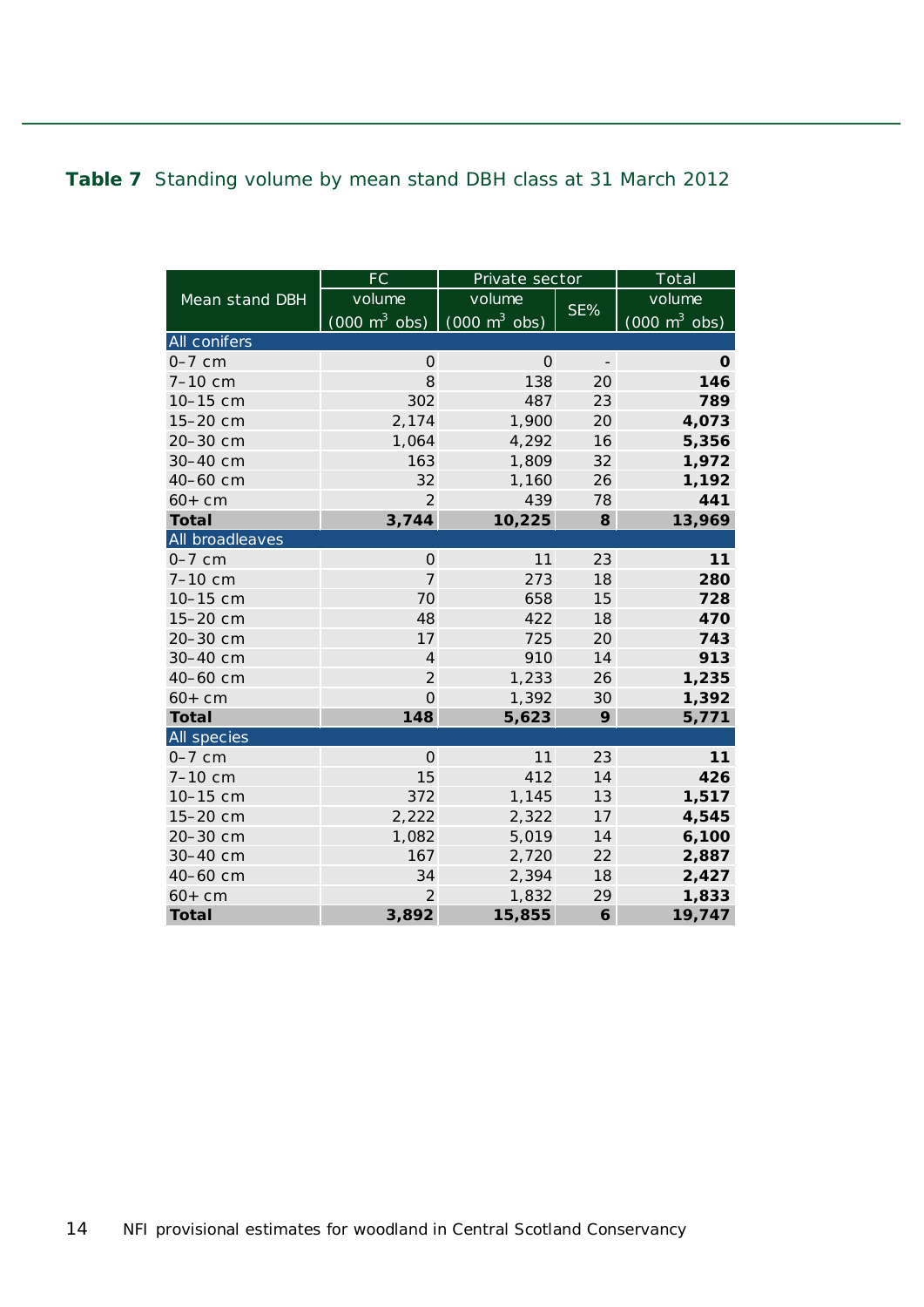## <span id="page-14-0"></span>Biomass and carbon stocks at 31 March 2012

<span id="page-14-1"></span>**Table 8** Standing biomass by principal tree species at 31 March 2012

|                        | FC                   | Private sector              |                | Total                  |
|------------------------|----------------------|-----------------------------|----------------|------------------------|
| Principal species      | biomass<br>(000 odt) | <b>biomass</b><br>(000 odt) | SE%            | biomass<br>$(000$ odt) |
| <b>Conifers</b>        |                      |                             |                |                        |
| Sitka spruce           | 2,121                | 4,445                       | 10             | 6,567                  |
| Scots pine             | 115                  | 852                         | 23             | 967                    |
| Larches                | 106                  | 662                         | 19             | 768                    |
| Lodgepole pine         | 142                  | 110                         | 63             | 252                    |
| Other conifers         | 91                   | 227                         | 28             | 317                    |
| <b>All conifers</b>    | 2,575                | 6,321                       | $\overline{z}$ | 8,896                  |
| <b>Broadleaves</b>     |                      |                             |                |                        |
| Oak                    | 13                   | 308                         | 23             | 321                    |
| Beech                  | 12                   | 1,032                       | 25             | 1,044                  |
| Sycamore               | 5                    | 1,333                       | 17             | 1,339                  |
| Ash                    | 1                    | 455                         | 36             | 456                    |
| <b>Birch</b>           | 26                   | 1,023                       | 12             | 1,049                  |
| Other broadleaves      | 84                   | 820                         | 17             | 904                    |
| <b>All broadleaves</b> | 141                  | 4,974                       | 8              | 5,115                  |
| All species            |                      |                             |                |                        |
| <b>All species</b>     | 2,716                | 11,301                      | 5              | 14,018                 |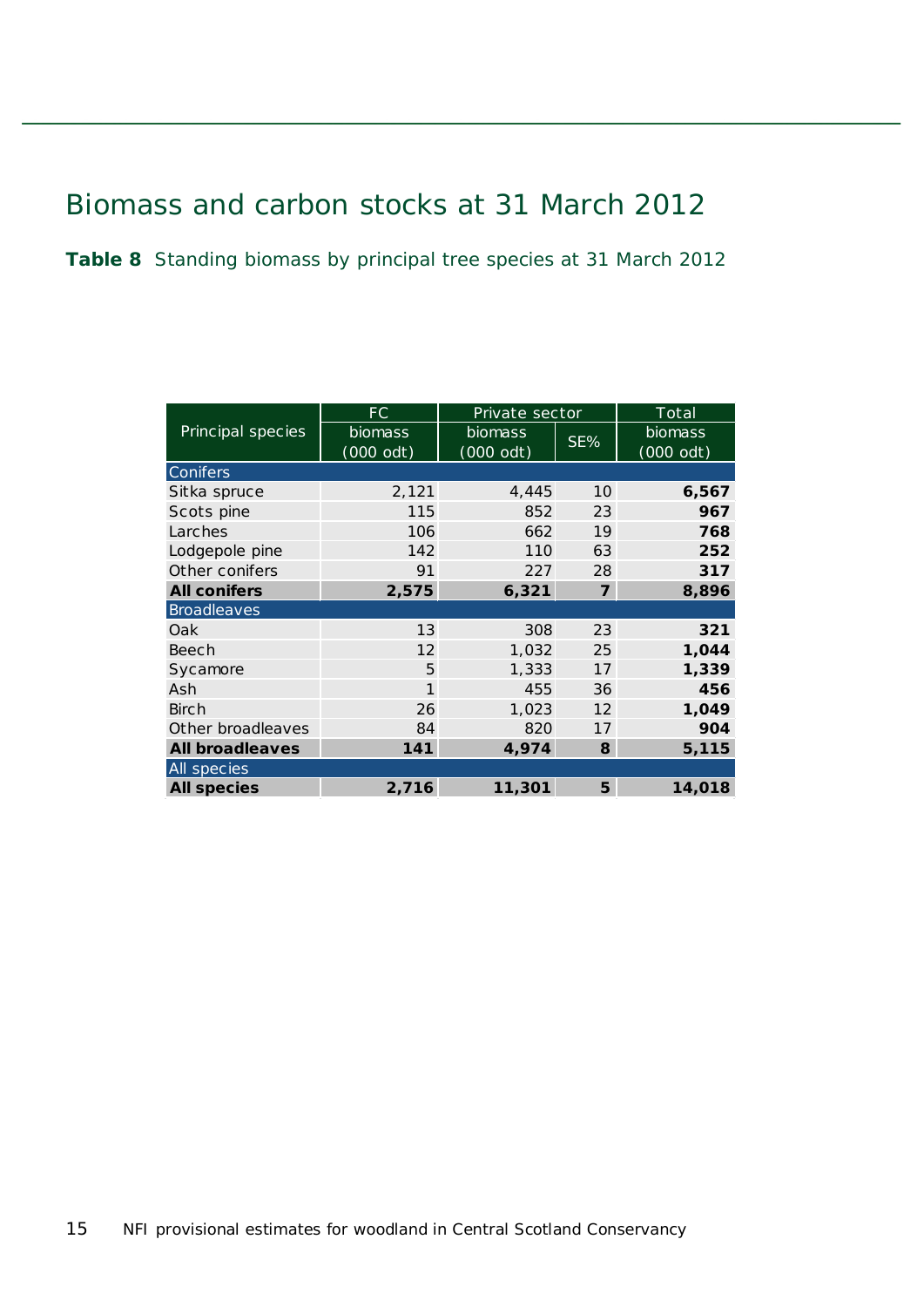#### <span id="page-15-0"></span>**Table 9** Total carbon stocks in principal tree species at 31 March 2012

|                        | FC      | Private sector |                | Total   |
|------------------------|---------|----------------|----------------|---------|
| Principal species      | carbon  | carbon         | SE%            | carbon  |
|                        | (000 t) | (000 t)        |                | (000 t) |
| <b>Conifers</b>        |         |                |                |         |
| Sitka spruce           | 1,061   | 2,223          | 10             | 3,283   |
| Scots pine             | 57      | 426            | 23             | 484     |
| Larches                | 53      | 331            | 19             | 384     |
| Lodgepole pine         | 71      | 55             | 63             | 126     |
| Other conifers         | 45      | 113            | 28             | 159     |
| <b>All conifers</b>    | 1,288   | 3,160          | $\overline{z}$ | 4,448   |
| <b>Broadleaves</b>     |         |                |                |         |
| Oak                    | 6       | 154            | 23             | 161     |
| Beech                  | 6       | 516            | 25             | 522     |
| Sycamore               | 3       | 667            | 17             | 669     |
| Ash                    | 1       | 227            | 36             | 228     |
| Birch                  | 13      | 511            | 12             | 525     |
| Other broadleaves      | 42      | 410            | 17             | 452     |
| <b>All broadleaves</b> | 71      | 2,487          | 8              | 2,558   |
| All species            |         |                |                |         |
| <b>All species</b>     | 1,358   | 5,651          | 5              | 7,009   |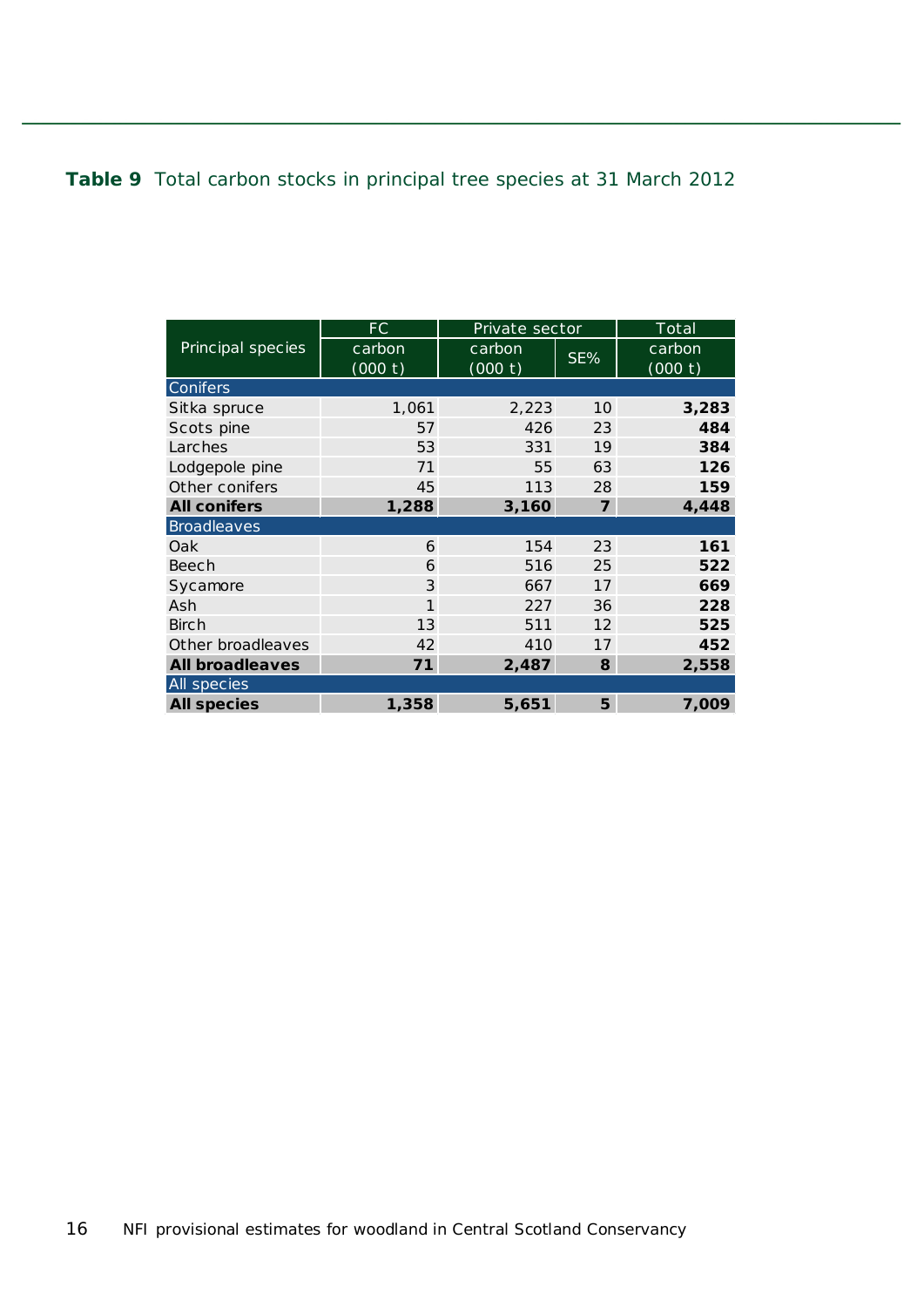## <span id="page-16-0"></span>Evidence of thinning

<span id="page-16-1"></span>

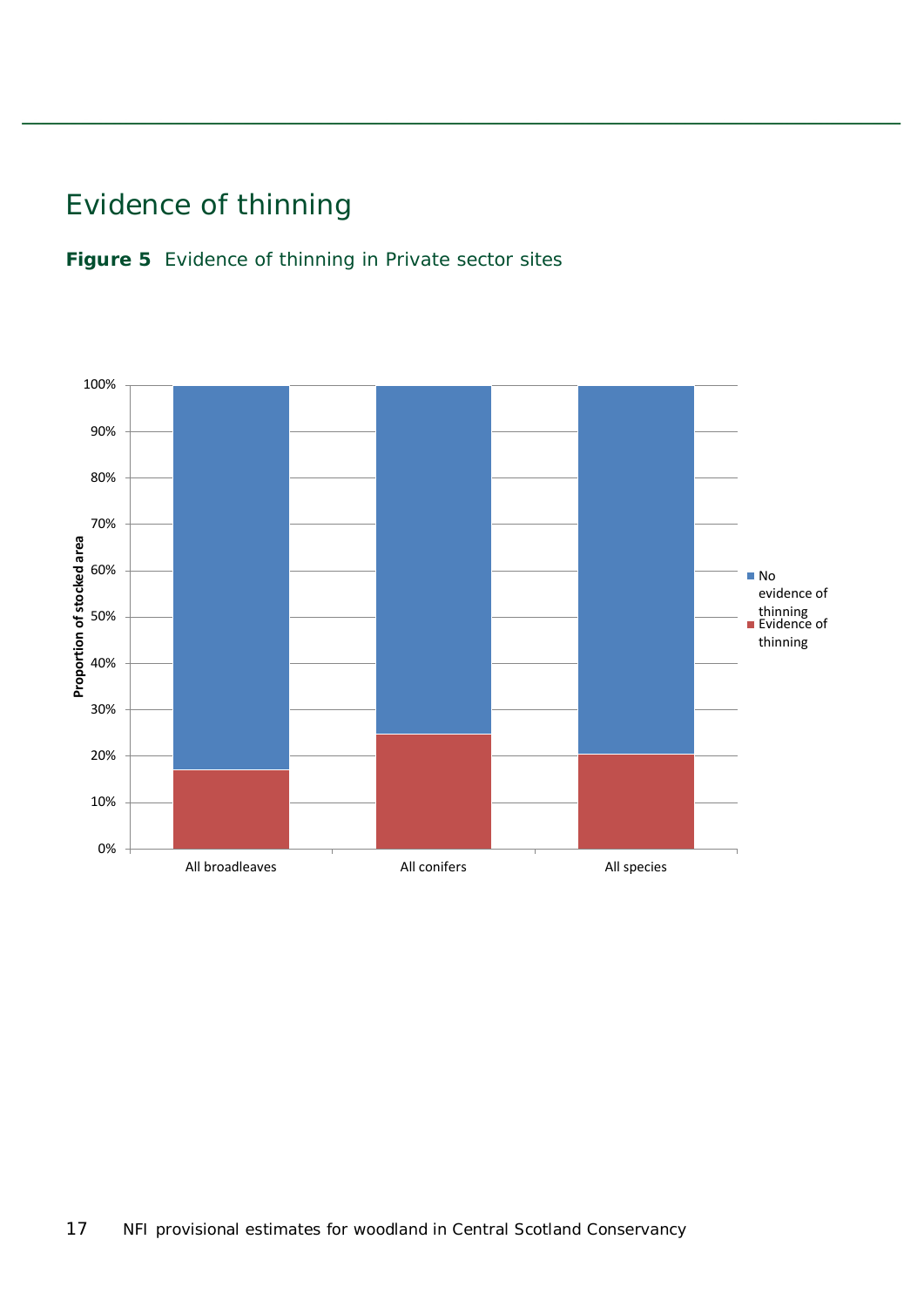### <span id="page-17-0"></span>50-year forecast of timber availability

Refer to the NFI report *50-year forecast of softwood timber availability* (2014) for a description of the underlying methodology and interpretation of the softwood forecast, and also for the Scotland and GB context.

Refer to the NFI report *50-year forecast of hardwood timber availability* (2014) for a description of the underlying methodology and interpretation of the hardwood forecast, and also for the Scotland and GB context.

In **Figures 6–11** and **Tables 10–12** the estimates for the Forestry Commission are based on harvesting regimes derived from Forestry Commission felling and thinning plans as of 31 March 2012.

For the Private sector, information for **Figures 6–11** and **Tables 10–12** is based on a scenario which assumes felling at age of maximum mean annual increment with moderate wind risk measures for conifers. For broadleaves, however, only those areas where there is evidence of thinning are assumed to be managed in future. This is a highly conservative assumption but better reflects current practice than assuming all stands will be managed. In turn it is assumed that these broadleaved stands are managed to felling at age of maximum mean annual increment with moderate wind risk measures.

Restocking assumptions for conifer stands clearfelled during the forecast period have been implemented that assume:

- a 10% reduction in the area of conifers on the subsequent rotation
- restocking of currently clearfelled land
- a change in the composition of conifer species on restocking

Restocking assumptions for broadleaved stands clearfelled during the forecast period have been included that assume:

- no reduction in stocked area
- like-for-like species choices are used for broadleaves
- 50% of the land associated with the reduction in conifer stocked area arising from the assumption above is stocked with broadleaves

Woodland that is classed as currently clearfelled will be restocked according to the above conifer restock prescription.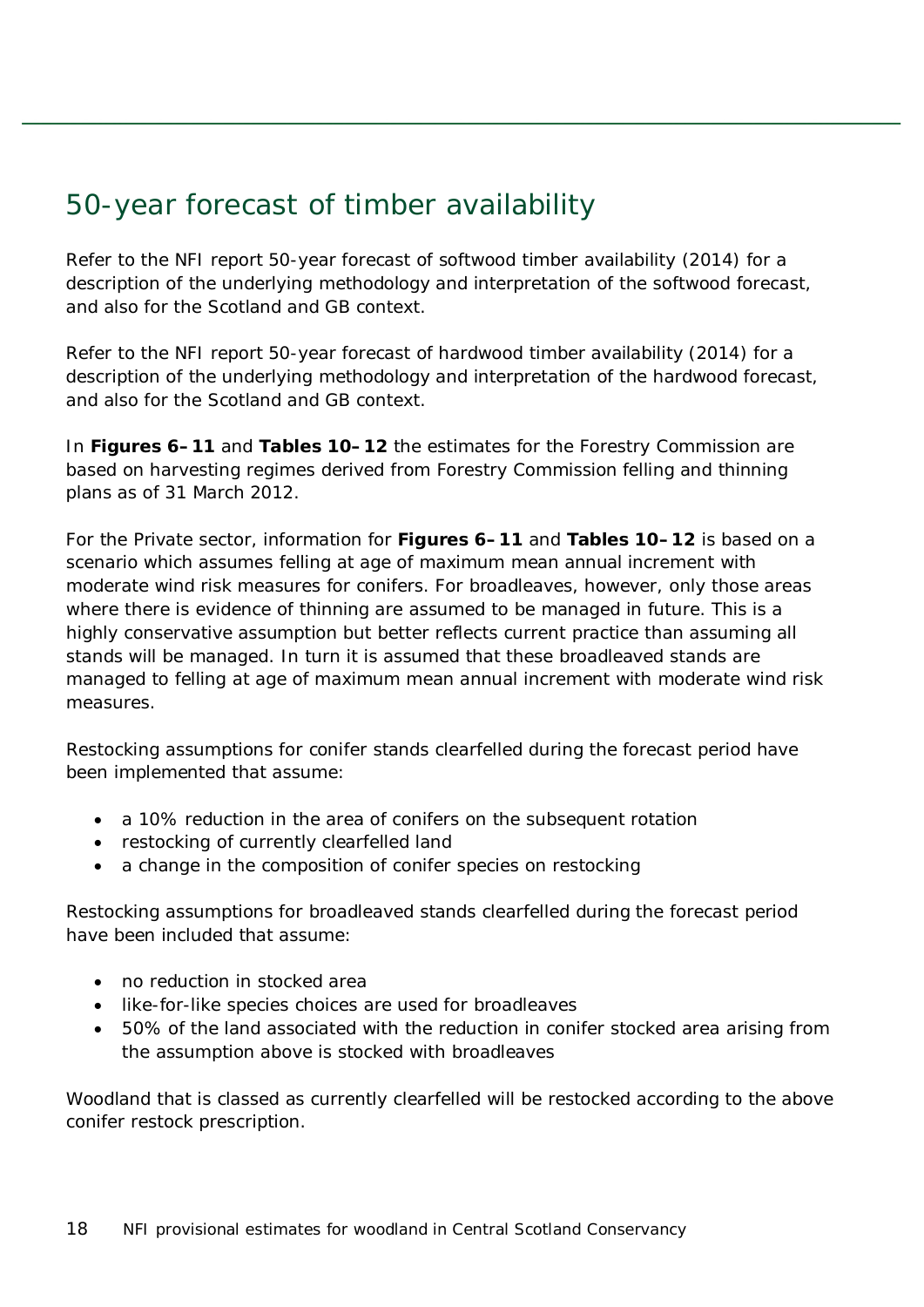A full description of the restocking assumptions is to be found in Table D3 of the *50-year forecast of softwood timber availability* (2014). The same restocking assumptions have been applied to both the Forestry Commission and Private sector forecasts.

In **Figures 12–17** and **Tables 13–15** the management assumptions for the Private sector hardwoods have been changed to assume all hardwoods are thinned and felled rather than only those in areas that have evidence of thinning. In this report, the tables and figures for estimates under this management scenario will be labelled as 'unrestricted'.

**Figures 18–19** and **Table 16** compare the Private sector hardwood timber availability under the two scenarios. **Figure 18** shows the Private sector hardwood availability for the two scenarios during the 50-year forecast while **Figure 19** and **Table 16** compare the hardwood availability in the first 15 years of the forecast under the two scenarios.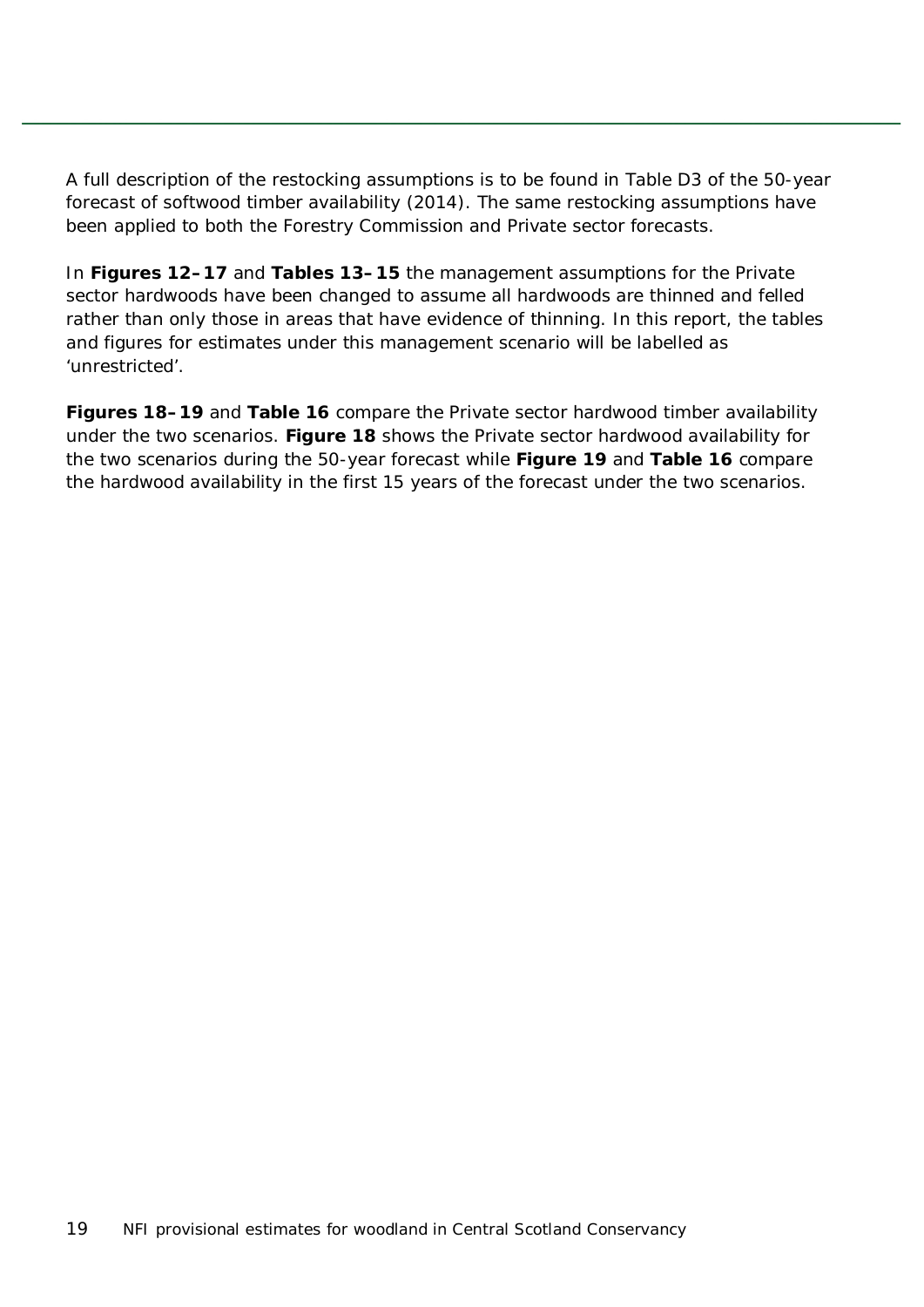50-year forecast of timber availability under the 'headline' harvesting scenario

**Table 10** 50-year forecast of timber availability by time period and principal species

<span id="page-19-1"></span><span id="page-19-0"></span>

| $2013 - 16$            |                                 |                 |     |                             | $2017 - 21$                     |                |     |                                 | $2022 - 26$                     |                |     |                                 | $2027 - 31$                     |                |     |                                 |
|------------------------|---------------------------------|-----------------|-----|-----------------------------|---------------------------------|----------------|-----|---------------------------------|---------------------------------|----------------|-----|---------------------------------|---------------------------------|----------------|-----|---------------------------------|
|                        | FC                              | Private sector  |     | Total                       | <b>FC</b>                       | Private sector |     | Total                           | FC                              | Private sector |     | Total                           | FC'                             | Private sector |     | Total                           |
| Principal species      | volume                          |                 | SE% | volume                      | volume                          |                | SE% | volume                          | volume                          |                | SE% | volume                          | volume                          |                | SE% | volume                          |
|                        | $(000 \text{ m}^3 \text{ obs})$ |                 |     | $(000 \text{ m}^3)$<br>obs) | $(000 \text{ m}^3 \text{ obs})$ |                |     | $(000 \text{ m}^3 \text{ obs})$ | $(000 \text{ m}^3 \text{ obs})$ |                |     | $(000 \text{ m}^3 \text{ obs})$ | $(000 \text{ m}^3 \text{ obs})$ |                |     | $(000 \text{ m}^3 \text{ obs})$ |
|                        |                                 |                 |     |                             |                                 |                |     |                                 |                                 |                |     |                                 |                                 |                |     |                                 |
| <b>All conifers</b>    | 287                             | 393             | 24  | 680                         | 229                             | 326            | 19  | 554                             | 190                             | 756            | 20  | 946                             | 141                             | 581            | 20  | 722                             |
| Sitka spruce           | 252                             | 309             | 31  | 560                         | 209                             | 193            | 28  | 402                             | 170                             | 640            | 23  | 810                             | 135                             | 512            | 23  | 647                             |
| Scots pine             | 5                               | 18              | 29  | 23                          | $\mathbf 0$                     | 46             | 44  | 46                              | 5                               | 47             | 34  | 51                              | $\mathbf{0}$                    | 15             | 29  | 16                              |
| Larches                | 6                               | 48              | 32  | 54                          | 6                               | 61             | 35  | 67                              | 5                               | 46             | 44  | 51                              | 3                               | 31             | 29  | 34                              |
| Lodgepole pine         | 19                              | 3               | 73  | 22                          | 8                               | 3              | 74  | 11                              | 6                               | 3              | 66  | 9                               | $\mathbf{O}$                    | 3              | 64  |                                 |
| Other conifers         | 6                               | 15 <sub>1</sub> | 28  | 21                          | 5                               | 23             | 40  | 27                              |                                 | 19             | 34  | 23                              |                                 | 18             | 29  | 21                              |
| <b>All broadleaves</b> |                                 | 79              | 27  | 80                          | $\mathbf{1}$                    | 61             | 23  | 62                              |                                 | 55             | 23  | 57                              | $\mathbf{o}$                    | 30             | 20  | 30                              |
| Oak                    |                                 |                 | 44  |                             | $\mathbf 0$                     | 2              | 38  | 3                               | 0                               | 13             | 62  | 13                              | 0                               | $\overline{2}$ | 34  |                                 |
| Beech                  |                                 | 12              | 42  | 13                          | $\mathsf{O}$                    | 13             | 38  | 14                              | O                               | 11             | 42  | 11                              | $\mathbf{O}$                    | 11             | 41  | 11                              |
| Sycamore               |                                 | 39              | 48  | 39                          | $\mathsf{O}$                    | 23             | 50  | 23                              | 0                               | 6              | 41  | 6                               | $\mathbf{O}$                    | 3              | 35  |                                 |
| Ash                    |                                 |                 | 52  |                             | $\mathsf{O}$                    | 5              | 44  | 5                               | $\mathbf{O}$                    | 3              | 28  |                                 | $\mathbf{O}$                    | 3              | 35  |                                 |
| <b>Birch</b>           |                                 | 8               | 38  | 8                           | $\mathbf 0$                     | 11             | 33  | 11                              |                                 | 16             | 40  | 17                              | $\mathbf{O}$                    | 5              | 25  | 5                               |
| Other broadleaves      |                                 | 14              | 64  | 14                          | $\mathbf 0$                     | 6              | 36  |                                 |                                 |                | 33  |                                 |                                 |                | 30  | 6                               |
| <b>All species</b>     | 288                             | 472             | 21  | 761                         | 230                             | 387            | 17  | 617                             | 191                             | 811            | 19  | 1,003                           | 141                             | 610            | 19  | 751                             |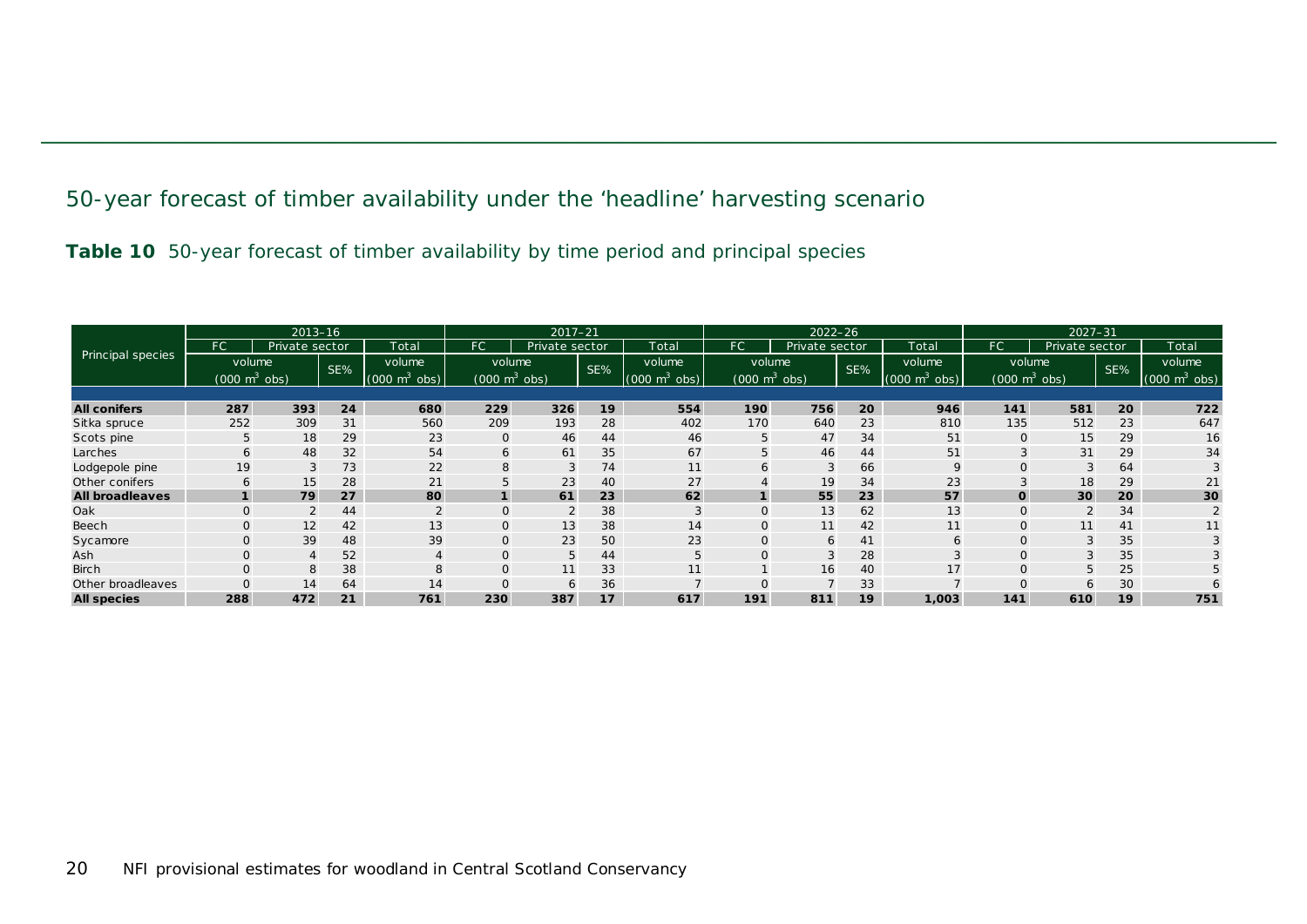**Table 10 (cont'd)** 50-year forecast of timber availability by time period and principal species

|                          | $2032 - 36$                     |                |     |                                 | 2037-41                         |                 |     |                             | $2042 - 46$                     |                |     |                                 | $2047 - 51$  |                                 |     |                                 |
|--------------------------|---------------------------------|----------------|-----|---------------------------------|---------------------------------|-----------------|-----|-----------------------------|---------------------------------|----------------|-----|---------------------------------|--------------|---------------------------------|-----|---------------------------------|
|                          | FC                              | Private sector |     | Total                           | FC.                             | Private sector  |     | Total                       | FC.                             | Private sector |     | Total                           | FC.          | Private sector                  |     | Total                           |
| <b>Principal species</b> | volume                          |                | SE% | volume                          | volume                          |                 | SE% | volume                      | volume                          |                | SE% | volume                          |              | volume                          | SE% | volume                          |
|                          | $(000 \text{ m}^3 \text{ obs})$ |                |     | $\mathsf{m}^3$<br>(000)<br>obs) | $(000 \text{ m}^3 \text{ obs})$ |                 |     | $(000 \text{ m}^3)$<br>obs) | $(000 \text{ m}^3 \text{ obs})$ |                |     | (000)<br>obs)<br>m <sup>2</sup> |              | $(000 \text{ m}^3 \text{ obs})$ |     | $(000 \text{ m}^3 \text{ obs})$ |
|                          |                                 |                |     |                                 |                                 |                 |     |                             |                                 |                |     |                                 |              |                                 |     |                                 |
| <b>All conifers</b>      | 94                              | 659            | 20  | 754                             | 55                              | 509             | 19  | 563                         | 74                              | 478            | 17  | 552                             | 93           | 352                             | 19  | 445                             |
| Sitka spruce             | 83                              | 524            | 24  | 607                             | 47                              | 416             | 23  | 462                         | 55                              | 348            | 22  | 403                             | 73           | 275                             | 24  | 348                             |
| Scots pine               |                                 | 87             | 48  | 91                              |                                 | 35              | 38  | 36                          | 9                               | 39             | 31  | 47                              |              | 26                              | 27  | 30                              |
| Larches                  |                                 | 25             | 22  | 30                              | $\overline{2}$                  | 19              | 24  | 21                          | 5                               | 45             | 44  | 50                              |              | 24                              | 31  | 31                              |
| Lodgepole pine           |                                 | 3              | 57  | 5                               | $\mathsf{O}$                    | 22              | 64  | 23                          |                                 | 22             | 98  | 23                              |              | 6                               | 91  |                                 |
| Other conifers           |                                 | 18             | 56  | 20                              |                                 | 13              | 34  | 17                          |                                 | 24             | 35  | 28                              |              | 20                              | 24  | 27                              |
| <b>All broadleaves</b>   |                                 | 109            | 37  | 109                             | $\mathbf{o}$                    | 33              | 16  | 34                          | $\overline{2}$                  | 39             | 21  | 41                              |              | 52                              | 24  | 54                              |
| Oak                      |                                 |                | 42  |                                 | $\overline{0}$                  | 5               | 58  | 5                           |                                 | 2              | 42  |                                 | $\Omega$     |                                 | 65  |                                 |
| Beech                    |                                 | 70             | 55  | 70                              |                                 | 3               | 34  | 3                           |                                 | 3              | 33  |                                 | $\Omega$     | 16                              | 64  | 16                              |
| Sycamore                 |                                 | 8              | 40  | 8                               | $\mathbf{O}$                    | $\overline{4}$  | 35  |                             |                                 |                | 30  |                                 |              | 4                               | 36  |                                 |
| Ash                      |                                 | $\mathsf Q$    | 41  | $\Omega$                        | $\mathbf{O}$                    | $\overline{2}$  | 25  | $\mathcal{D}$               |                                 |                | 24  |                                 | $\Omega$     |                                 | 23  |                                 |
| <b>Birch</b>             |                                 | 13             | 46  | 13                              | $\mathsf{O}$                    | 13 <sup>1</sup> | 20  | 13                          |                                 | 15             | 40  | 16                              | $\mathbf{O}$ | 12                              | 18  | 13                              |
| Other broadleaves        |                                 | 6              | 29  |                                 |                                 |                 | 28  |                             |                                 | 8              | 25  |                                 |              |                                 | 23  | 9                               |
| <b>All species</b>       | 95                              | 768            | 18  | 863                             | 55                              | 542             | 18  | 597                         | 76                              | 517            | 16  | 593                             | 94           | 404                             | 17  | 499                             |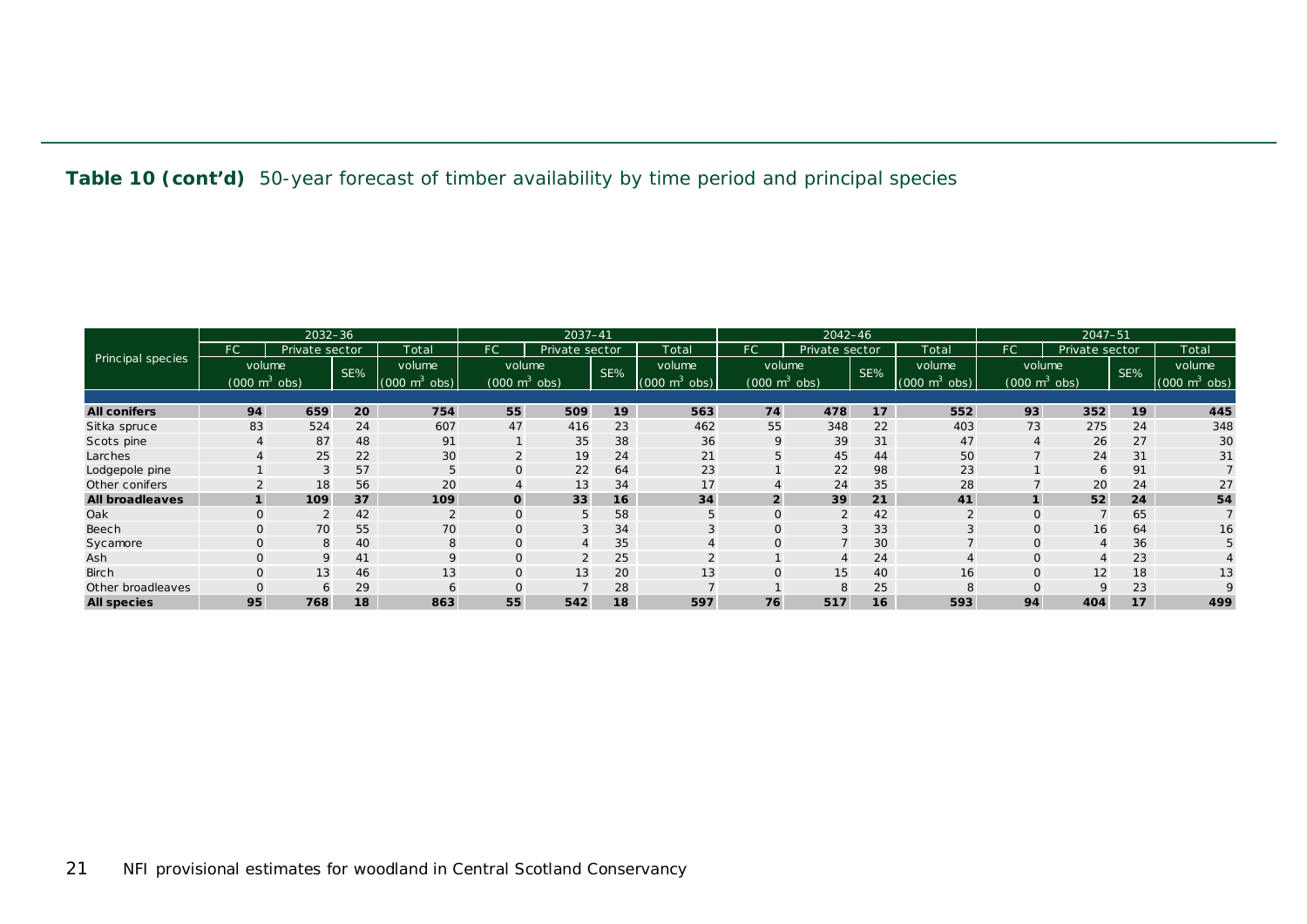**Table 10 (cont'd)** 50-year forecast of timber availability by time period and principal species

|                        |                                 | 2052-56        |     |                                 | $2057 - 61$                     |                |     |                                 |  |  |  |  |
|------------------------|---------------------------------|----------------|-----|---------------------------------|---------------------------------|----------------|-----|---------------------------------|--|--|--|--|
|                        | FC.                             | Private sector |     | Total                           | FC.                             | Private sector |     | Total                           |  |  |  |  |
| Principal species      | volume                          |                | SE% | volume                          | volume                          |                | SE% | volume                          |  |  |  |  |
|                        | $(000 \text{ m}^3 \text{ obs})$ |                |     | $(000 \text{ m}^3 \text{ obs})$ | $(000 \text{ m}^3 \text{ obs})$ |                |     | $(000 \text{ m}^3 \text{ obs})$ |  |  |  |  |
|                        |                                 |                |     |                                 |                                 |                |     |                                 |  |  |  |  |
| <b>All conifers</b>    | 53                              | 557            | 17  | 610                             | 63                              | 583            | 16  | 646                             |  |  |  |  |
| Sitka spruce           | 34                              | 471            | 19  | 505                             | 46                              | 427            | 20  | 473                             |  |  |  |  |
| Scots pine             | $\overline{7}$                  | 22             | 24  | 30                              | 4                               | 33             | 23  | 36                              |  |  |  |  |
| Larches                | 5                               | 21             | 24  | 26                              | 6                               | 18             | 23  | 24                              |  |  |  |  |
| Lodgepole pine         | 2                               | 12             | 86  | 14                              | $\mathbf{1}$                    | 30             | 83  | 31                              |  |  |  |  |
| Other conifers         | 6                               | 23             | 20  | 29                              | $\overline{7}$                  | 68             | 50  | 75                              |  |  |  |  |
| <b>All broadleaves</b> | 3                               | 38             | 18  | 41                              | 3                               | 34             | 18  | 36                              |  |  |  |  |
| Oak                    | $\circ$                         | 3              | 37  | 3                               | $\Omega$                        | 3              | 34  |                                 |  |  |  |  |
| Beech                  | $\circ$                         | 3              | 31  | 3                               | $\Omega$                        | 3              | 31  | 3                               |  |  |  |  |
| Sycamore               | $\Omega$                        | 6              | 52  | 6                               | $\Omega$                        | $\overline{4}$ | 36  |                                 |  |  |  |  |
| Ash                    | $\circ$                         | 6              | 31  | 6                               | $\Omega$                        | $\overline{2}$ | 41  | $\overline{2}$                  |  |  |  |  |
| <b>Birch</b>           | $\circ$                         | 8              | 26  | 9                               | 1                               | 6              | 27  |                                 |  |  |  |  |
| Other broadleaves      | $\overline{2}$                  | 13             | 37  | 15                              | $\overline{2}$                  | 16             | 31  | 18                              |  |  |  |  |
| <b>All species</b>     | 56                              | 595            | 16  | 651                             | 66                              | 616            | 16  | 683                             |  |  |  |  |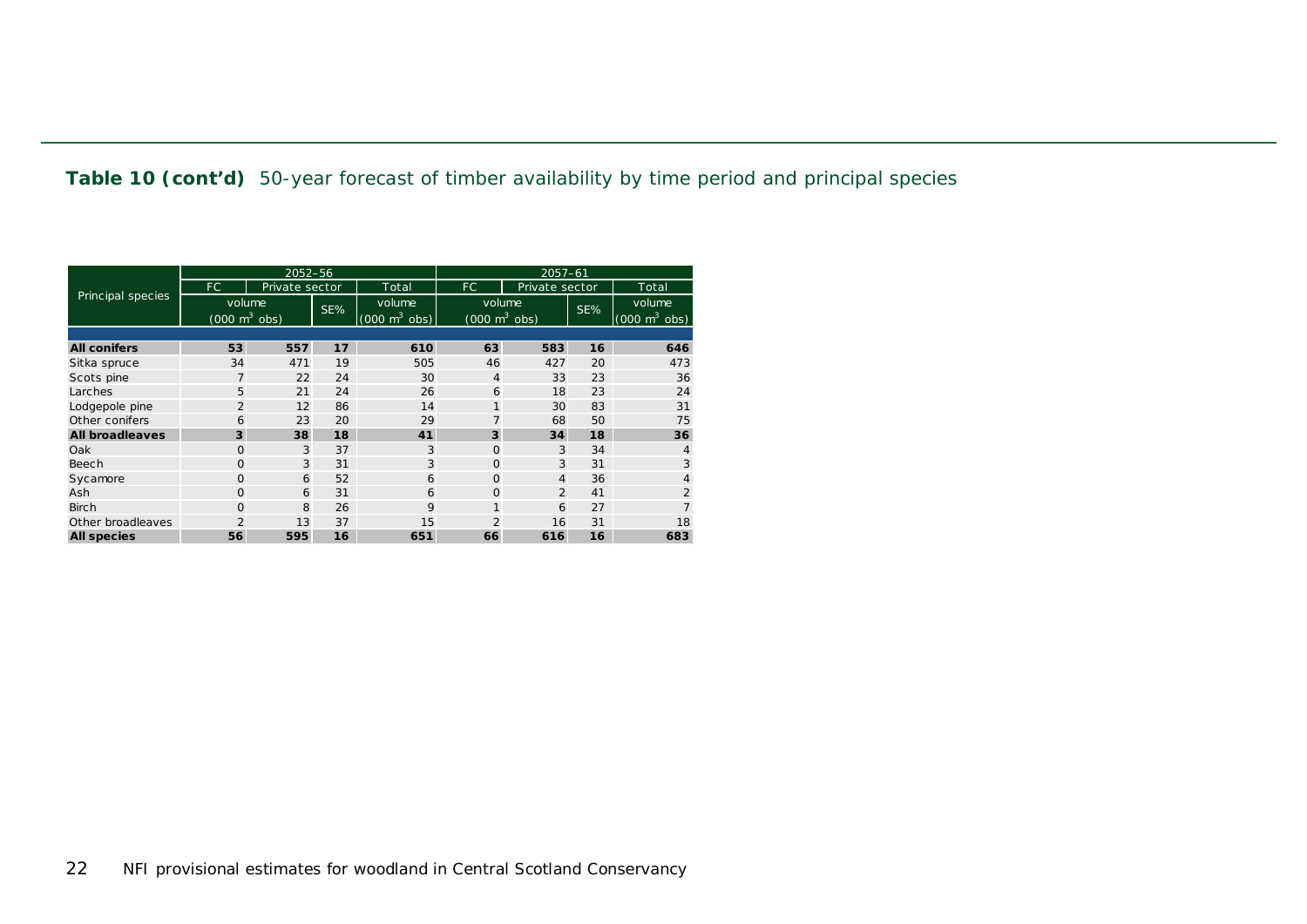<span id="page-22-0"></span>**Table 11** 50-year forecast of standing volume; average annual volumes within periods

|                 | <b>FC</b>                       | Private sector                  |                | Total                           |  |  |
|-----------------|---------------------------------|---------------------------------|----------------|---------------------------------|--|--|
| Forecast period | volume                          | volume                          | SE%            | volume                          |  |  |
|                 | $(000 \text{ m}^3 \text{ obs})$ | $(000 \text{ m}^3 \text{ obs})$ |                | $(000 \text{ m}^3 \text{ obs})$ |  |  |
| All conifers    |                                 |                                 |                |                                 |  |  |
| $2013 - 16$     | 3,479                           | 10,431                          | 8              | 13,911                          |  |  |
| $2017 - 21$     | 2,918                           | 10,914                          | $\overline{7}$ | 13,832                          |  |  |
| $2022 - 26$     | 2,445                           | 10,445                          | 7              | 12,890                          |  |  |
| $2027 - 31$     | 2,183                           | 9,774                           | 8              | 11,957                          |  |  |
| 2032-36         | 2,115                           | 8,472                           | 8              | 10,587                          |  |  |
| 2037-41         | 2,370                           | 7,955                           | 8              | 10,325                          |  |  |
| $2042 - 46$     | 2,753                           | 7,630                           | 8              | 10,383                          |  |  |
| $2047 - 51$     | 3,147                           | 7,625                           | 8              | 10,773                          |  |  |
| $2052 - 56$     | 3,598                           | 7,576                           | 8              | 11,174                          |  |  |
| $2057 - 61$     | 4,118                           | 7,168                           | 8              | 11,286                          |  |  |
| All broadleaves |                                 |                                 |                |                                 |  |  |
| $2013 - 16$     | 153                             | 5,835                           | 9              | 5,988                           |  |  |
| $2017 - 21$     | 167                             | 6,413                           | 8              | 6,580                           |  |  |
| $2022 - 26$     | 185                             | 7,148                           | 8              | 7,333                           |  |  |
| $2027 - 31$     | 218                             | 8,030                           | 7              | 8,247                           |  |  |
| 2032-36         | 262                             | 8,798                           | $\overline{7}$ | 9,061                           |  |  |
| $2037 - 41$     | 310                             | 9,359                           | 7              | 9,668                           |  |  |
| 2042-46         | 352                             | 10,071                          | $\overline{7}$ | 10,422                          |  |  |
| $2047 - 51$     | 388                             | 10,704                          | 6              | 11,091                          |  |  |
| 2052-56         | 417                             | 11,237                          | 6              | 11,653                          |  |  |
| $2057 - 61$     | 436                             | 11,775                          | 6              | 12,212                          |  |  |
| All species     |                                 |                                 |                |                                 |  |  |
| $2013 - 16$     | 3,633                           | 16,267                          | 6              | 19,900                          |  |  |
| $2017 - 21$     | 3,085                           | 17,330                          | 6              | 20,414                          |  |  |
| $2022 - 26$     | 2,630                           | 17,596                          | 5              | 20,226                          |  |  |
| $2027 - 31$     | 2,400                           | 17,808                          | 5              | 20,208                          |  |  |
| $2032 - 36$     | 2,377                           | 17,276                          | 5              | 19,653                          |  |  |
| $2037 - 41$     | 2,680                           | 17,318                          | 5              | 19,998                          |  |  |
| $2042 - 46$     | 3,105                           | 17,704                          | 5              | 20,809                          |  |  |
| $2047 - 51$     | 3,535                           | 18,331                          | 5              | 21,866                          |  |  |
| 2052-56         | 4,014                           | 18,818                          | 5              | 22,832                          |  |  |
| $2057 - 61$     | 4,554                           | 18,948                          | 5              | 23,502                          |  |  |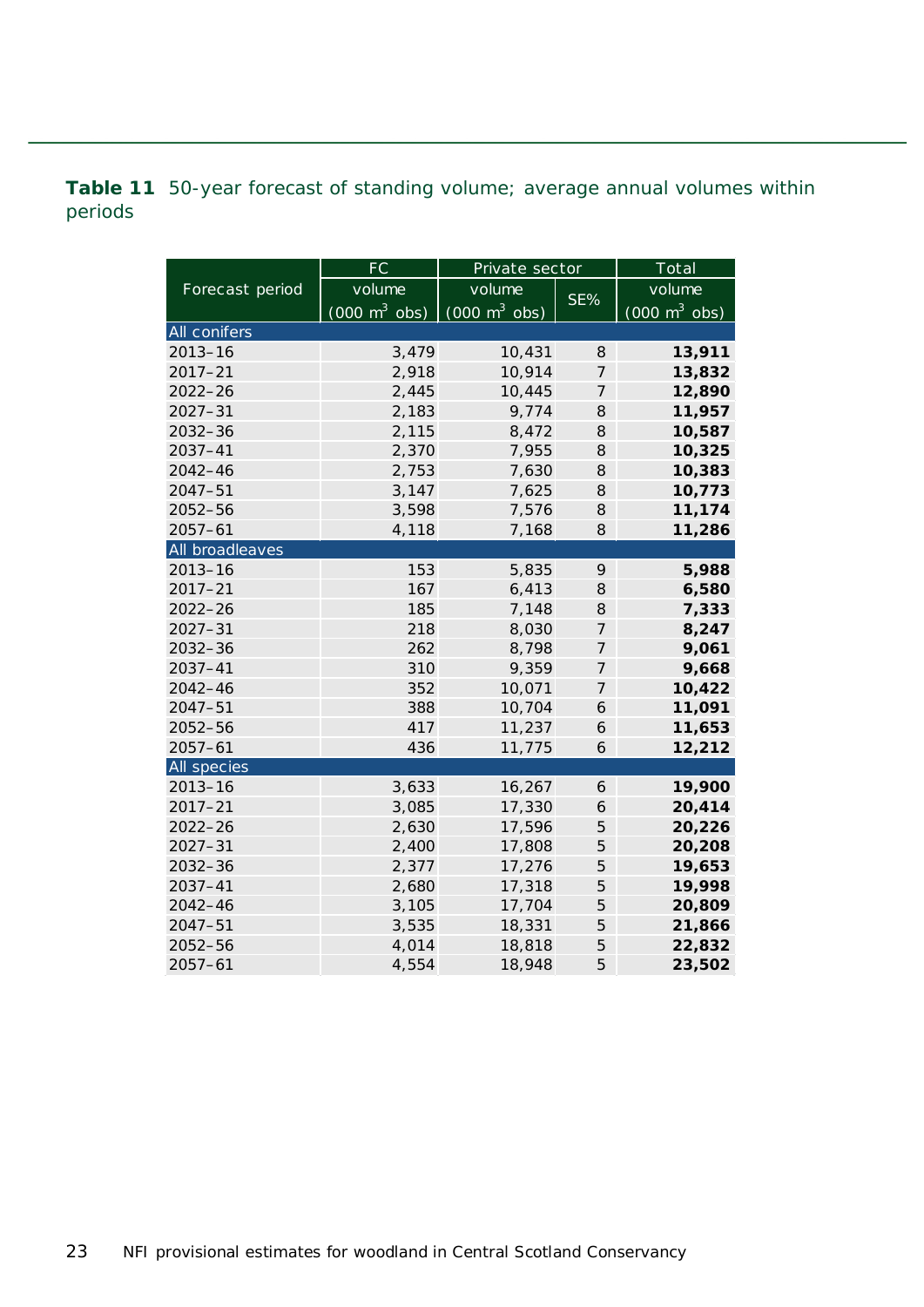<span id="page-23-0"></span>**Table 12** 50-year forecast of net increment; average annual volumes within periods

|                 | FC                              | Private sector                      |                | Total                           |  |  |
|-----------------|---------------------------------|-------------------------------------|----------------|---------------------------------|--|--|
| Forecast period | volume                          | volume                              | SE%            | volume                          |  |  |
|                 | $(000 \text{ m}^3 \text{ obs})$ | $(000 \; \text{m}^3 \; \text{obs})$ |                | $(000 \text{ m}^3 \text{ obs})$ |  |  |
| All conifers    |                                 |                                     |                |                                 |  |  |
| $2013 - 16$     | 159                             | 483                                 | 6              | 642                             |  |  |
| $2017 - 21$     | 128                             | 500                                 | 6              | 628                             |  |  |
| $2022 - 26$     | 102                             | 494                                 | 6              | 596                             |  |  |
| $2027 - 31$     | 101                             | 466                                 | $\overline{7}$ | 567                             |  |  |
| 2032-36         | 113                             | 419                                 | $\overline{7}$ | 532                             |  |  |
| 2037-41         | 132                             | 415                                 | 7              | 547                             |  |  |
| $2042 - 46$     | 151                             | 417                                 | $\overline{7}$ | 567                             |  |  |
| $2047 - 51$     | 163                             | 429                                 | $\overline{7}$ | 592                             |  |  |
| 2052-56         | 166                             | 441                                 | 6              | 607                             |  |  |
| $2057 - 61$     | 163                             | 447                                 | 6              | 611                             |  |  |
| All broadleaves |                                 |                                     |                |                                 |  |  |
| $2013 - 16$     | 3                               | 177                                 | $\overline{7}$ | 180                             |  |  |
| $2017 - 21$     | $\overline{4}$                  | 196                                 | 6              | 201                             |  |  |
| $2022 - 26$     | 6                               | 213                                 | 6              | 218                             |  |  |
| $2027 - 31$     | 8                               | 213                                 | 6              | 221                             |  |  |
| 2032-36         | 10                              | 205                                 | 6              | 215                             |  |  |
| $2037 - 41$     | 10                              | 190                                 | 6              | 200                             |  |  |
| 2042-46         | 9                               | 175                                 | 6              | 184                             |  |  |
| $2047 - 51$     | 9                               | 163                                 | 6              | 171                             |  |  |
| 2052-56         | 8                               | 151                                 | 6              | 158                             |  |  |
| $2057 - 61$     | $\overline{7}$                  | 142                                 | 7              | 148                             |  |  |
| All species     |                                 |                                     |                |                                 |  |  |
| $2013 - 16$     | 162                             | 660                                 | 5              | 822                             |  |  |
| $2017 - 21$     | 133                             | 696                                 | 5              | 829                             |  |  |
| $2022 - 26$     | 107                             | 707                                 | $\overline{4}$ | 814                             |  |  |
| $2027 - 31$     | 109                             | 679                                 | $\overline{4}$ | 788                             |  |  |
| 2032-36         | 123                             | 624                                 | 5              | 747                             |  |  |
| 2037-41         | 142                             | 605                                 | 5              | 747                             |  |  |
| 2042-46         | 160                             | 591                                 | 5              | 751                             |  |  |
| $2047 - 51$     | 172                             | 591                                 | 5              | 763                             |  |  |
| 2052-56         | 173                             | 591                                 | 5              | 765                             |  |  |
| $2057 - 61$     | 170                             | 589                                 | 5              | 759                             |  |  |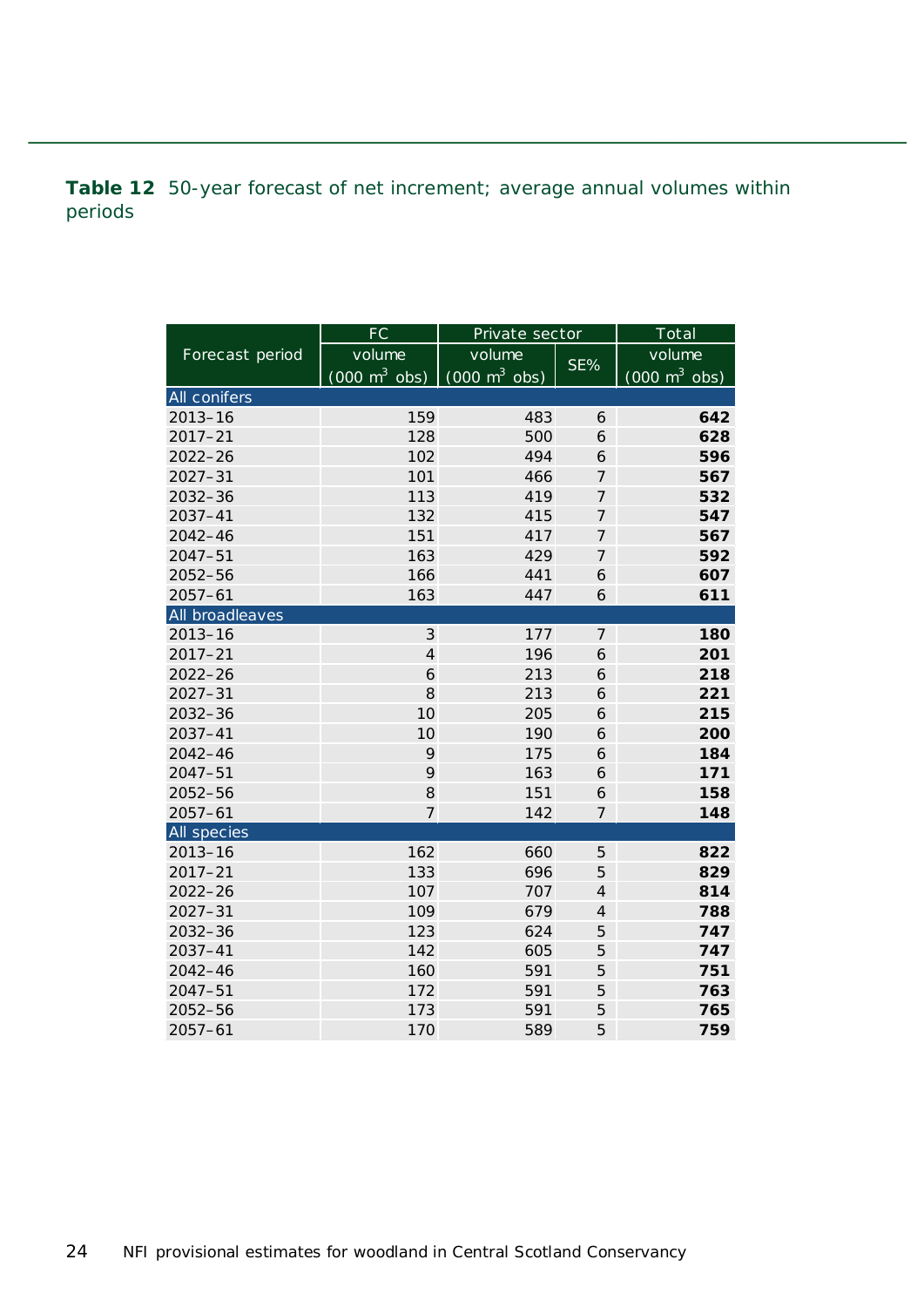

<span id="page-24-0"></span>**Figure 6** Overview of 50-year forecast of average annual softwood availability

<span id="page-24-1"></span>**Figure 7** Overview of 50-year forecast of average annual hardwood availability

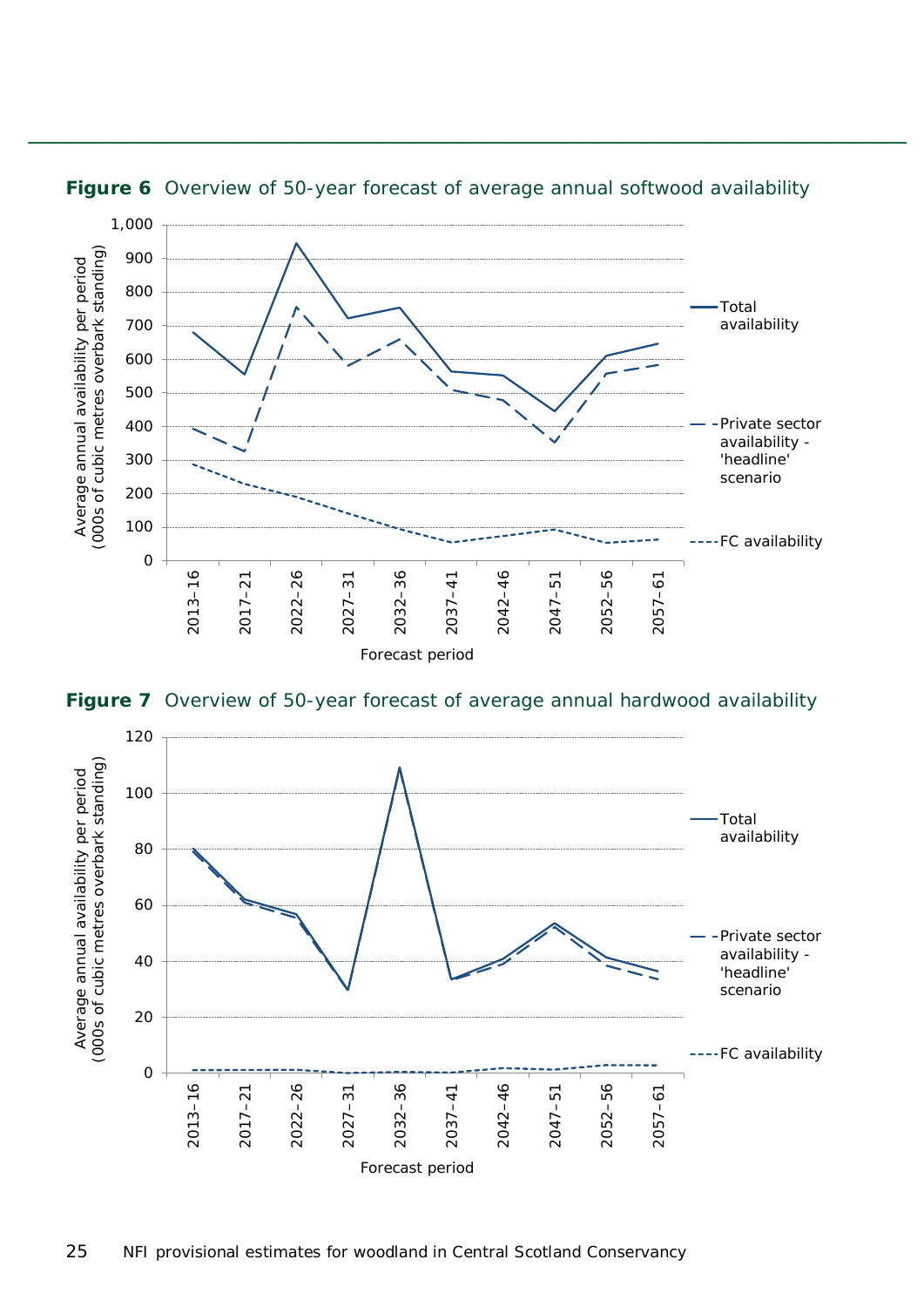

#### <span id="page-25-0"></span>**Figure 8** 50-year forecast of average annual softwood availability

<span id="page-25-1"></span>**Figure 9** 50-year forecast of average annual hardwood availability

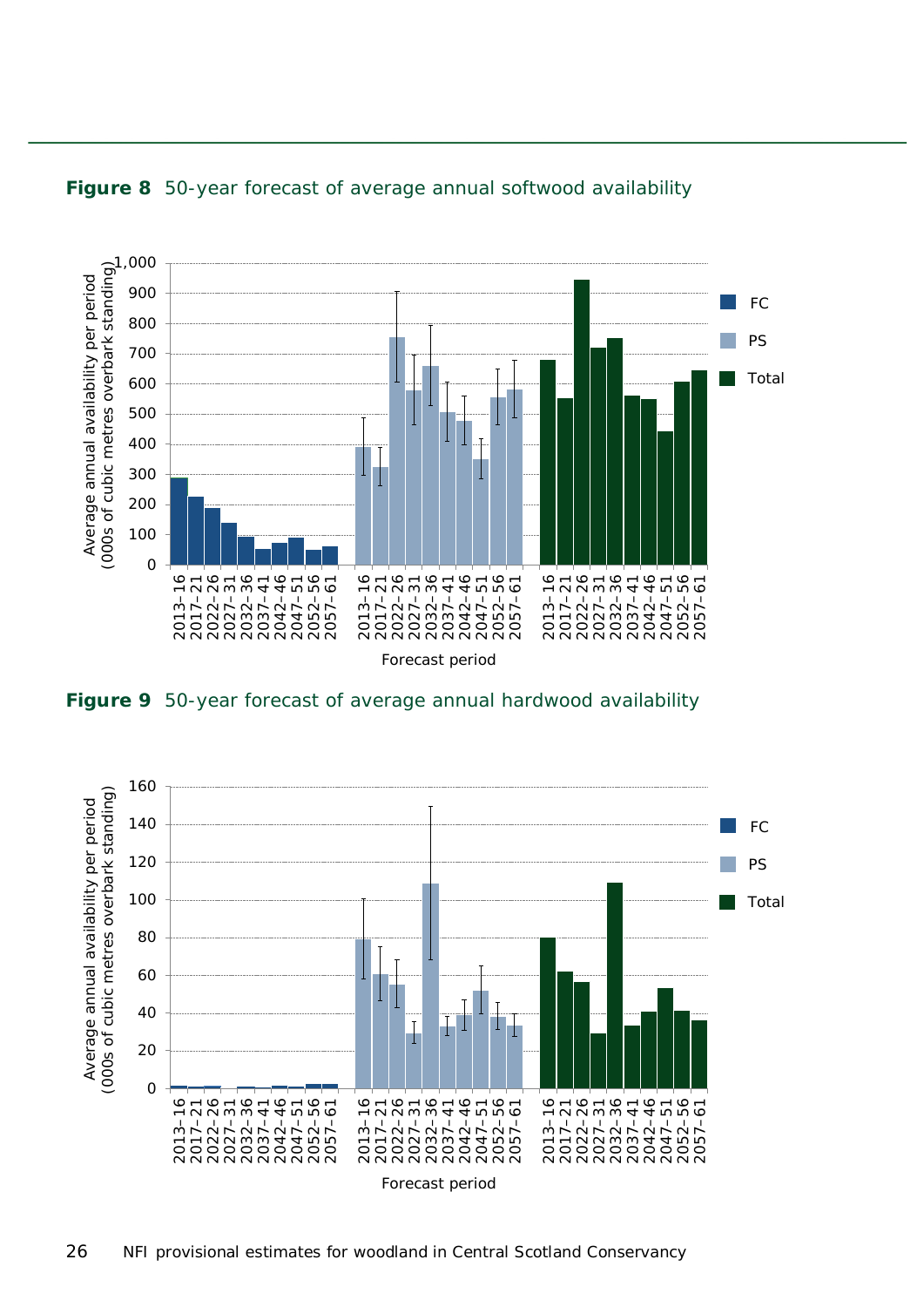

<span id="page-26-0"></span>

<span id="page-26-1"></span>**Figure 11** 50-year forecast of hardwood standing volume, increment and availability

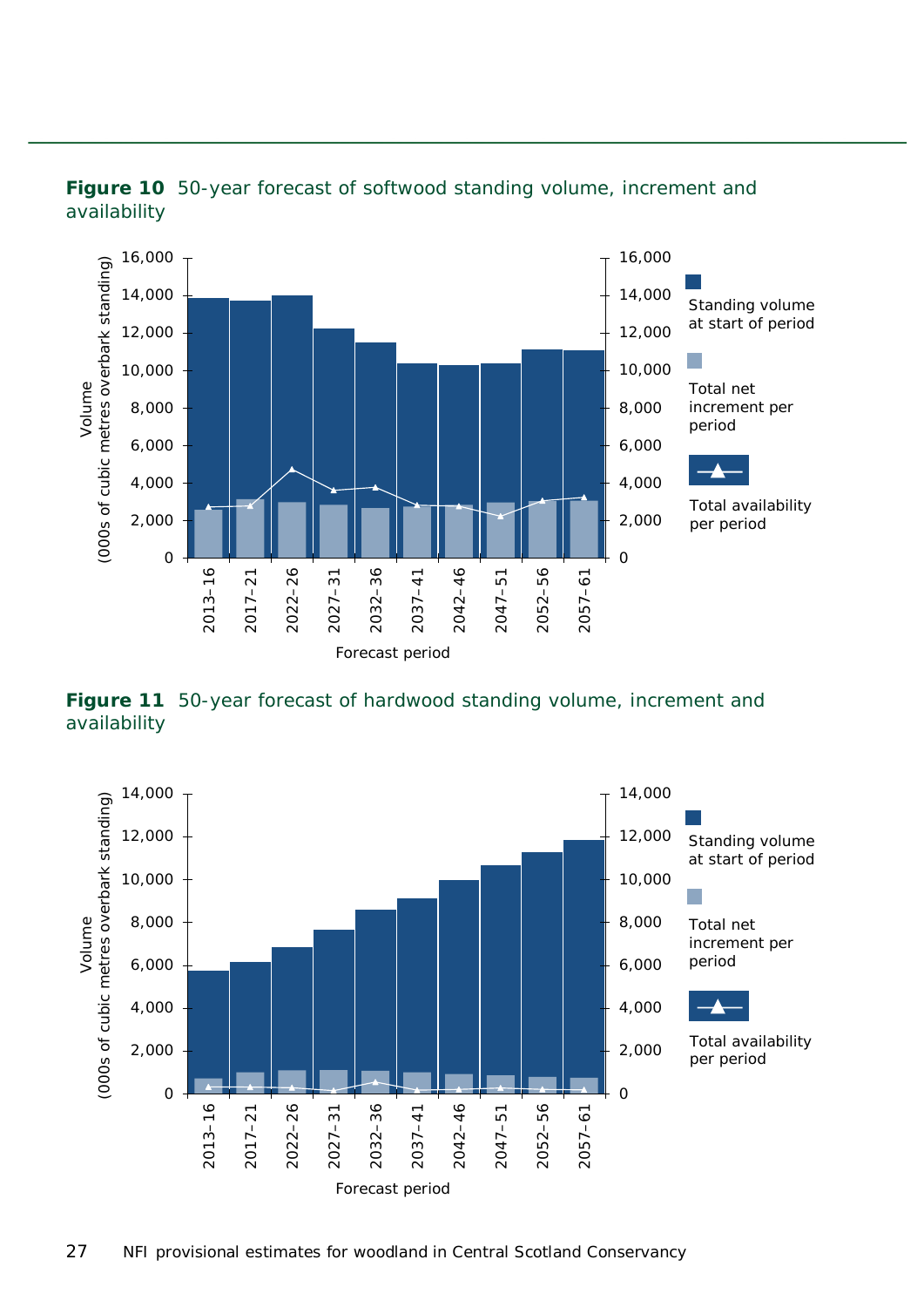#### 50-year forecast of timber availability under the 'unrestricted' scenario

**Table 13** 50-year forecast of timber availability by time period and principal species – unrestricted biological potential for Private sector hardwoods

<span id="page-27-1"></span><span id="page-27-0"></span>

| $2013 - 16$            |                                 |                |     |                                 |                                 | $2017 - 21$    |     | $2022 - 26$                     |                                 |                |     | $2027 - 31$                     |                |                                 |     |                                 |
|------------------------|---------------------------------|----------------|-----|---------------------------------|---------------------------------|----------------|-----|---------------------------------|---------------------------------|----------------|-----|---------------------------------|----------------|---------------------------------|-----|---------------------------------|
|                        | FC.                             | Private sector |     | Total                           | FC                              | Private sector |     | Total                           | FC.                             | Private sector |     | Total                           | FC '           | Private sector                  |     | Total                           |
| Principal species      | volume                          |                | SE% | volume                          | volume                          |                | SE% | volume                          | volume                          |                | SE% | volume                          |                | volume                          | SE% | volume                          |
|                        | $(000 \text{ m}^3 \text{ obs})$ |                |     | m <sup>3</sup><br>(000)<br>obs) | $(000 \text{ m}^3 \text{ obs})$ |                |     | $(000 \text{ m}^3 \text{ obs})$ | $(000 \text{ m}^3 \text{ obs})$ |                |     | $(000 \text{ m}^3 \text{ obs})$ |                | $(000 \text{ m}^3 \text{ obs})$ |     | $(000 \text{ m}^3 \text{ obs})$ |
|                        |                                 |                |     |                                 |                                 |                |     |                                 |                                 |                |     |                                 |                |                                 |     |                                 |
| <b>All conifers</b>    | 287                             | 393            | 24  | 680                             | 229                             | 326            | 19  | 554                             | 190                             | 756            | 20  | 946                             | 141            | 581                             | 20  | 722                             |
| Sitka spruce           | 252                             | 309            | 31  | 560                             | 209                             | 193            | 28  | 402                             | 170                             | 640            | 23  | 810                             | 135            | 512                             | 23  | 647                             |
| Scots pine             | 5                               | 18             | 29  | 23                              | $\mathbf{O}$                    | 46             | 44  | 46                              | 5                               | 47             | 34  | 51                              | $\mathbf{O}$   | 15                              | 29  | 16                              |
| Larches                | 6                               | 48             | 32  | 54                              | 6                               | 61             | 35  | 67                              | 5                               | 46             | 44  | 51                              | 3              | 31                              | 29  | 34                              |
| Lodgepole pine         | 19                              | 3              | 73  | 22                              | 8                               | 3              | 74  | 11                              | 6                               | 3              | 66  | 9                               | $\Omega$       | 3                               | 64  |                                 |
| Other conifers         | 6                               | 15             | 28  | 21                              | 5                               | 23             | 40  | 27                              |                                 | 19             | 34  | 23                              |                | 18                              | 29  | 21                              |
| <b>All broadleaves</b> |                                 | 479            | 15  | 480                             |                                 | 339            | 11  | 340                             |                                 | 261            | 11  | 262                             | $\mathbf 0$    | 135                             | 10  | 135                             |
| Oak                    |                                 | 6              | 26  | 6                               | $\mathbf 0$                     | 6              | 23  | 6                               |                                 | 29             | 49  | 29                              | $\overline{O}$ | 6                               | 19  | 6                               |
| Beech                  |                                 | 27             | 32  | 27                              | 0                               | 28             | 30  | 28                              |                                 | 25             | 33  | 25                              | $\mathbf{O}$   | 24                              | 33  | 24                              |
| Sycamore               |                                 | 211            | 21  | 211                             | $\mathbf 0$                     | 134            | 21  | 134                             | $\mathbf{O}$                    | 53             | 21  | 53                              | $\mathbf{O}$   | 18                              | 28  | 18                              |
| Ash                    |                                 | 59             | 41  | 59                              | 0                               | 52             | 43  | 52                              | $\mathbf{O}$                    | 20             | 27  | 20                              | $\mathbf 0$    | 15                              | 20  | 15                              |
| <b>Birch</b>           | $\mathbf{O}$                    | 64             | 15  | 64                              | $\mathbf{O}$                    | 85             | 15  | 85                              |                                 | 105            | 20  | 106                             | $\mathbf 0$    | 47                              | 18  | 47                              |
| Other broadleaves      |                                 | 112            | 37  | 112                             |                                 | 34             | 22  | 35                              |                                 | 30             | 14  | 30                              |                | 25                              | 12  | 25                              |
| <b>All species</b>     | 288                             | 872            | 14  | 1,160                           | 230                             | 665            | 11  | 895                             | 191                             | 1,017          | 15  | 1,208                           | 141            | 716                             | 16  | 857                             |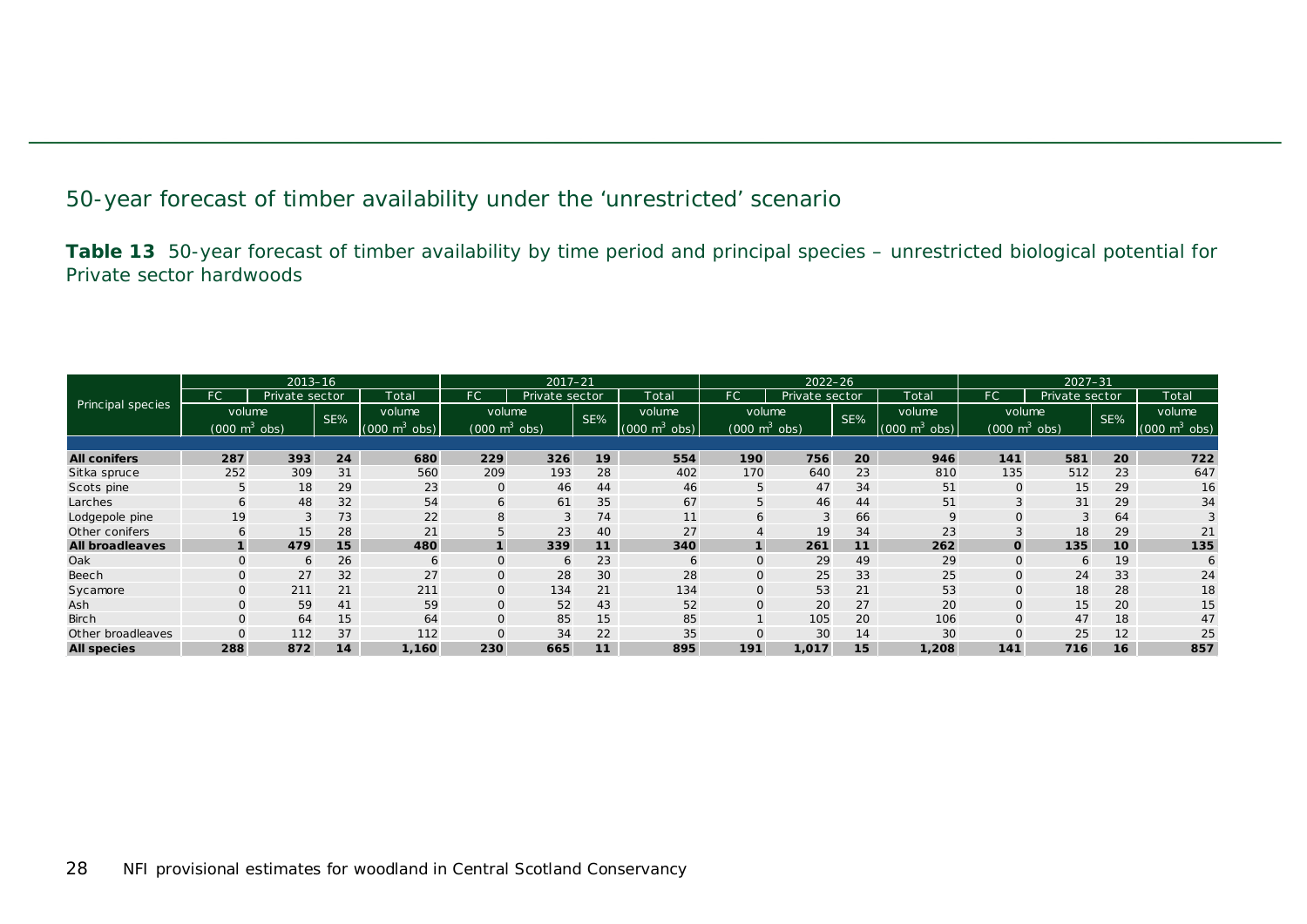**Table 13 (cont'd)** 50-year forecast of timber availability by time period and principal species – unrestricted biological potential for Private sector hardwoods

| $2032 - 36$            |                                 |                |     |                             |                                 | 2037-41        |     | $2042 - 46$                     |                                 |                |                 | $2047 - 51$                         |              |                                 |     |                                 |
|------------------------|---------------------------------|----------------|-----|-----------------------------|---------------------------------|----------------|-----|---------------------------------|---------------------------------|----------------|-----------------|-------------------------------------|--------------|---------------------------------|-----|---------------------------------|
|                        | FC <sup>1</sup>                 | Private sector |     | Total                       | FC                              | Private sector |     | Total                           | FC.                             | Private sector |                 | Total                               | FC           | Private sector                  |     | Total                           |
| Principal species      | volume                          |                | SE% | volume                      | volume                          |                | SE% | volume                          | volume                          |                | SE%             | volume                              |              | volume                          | SE% | volume                          |
|                        | $(000 \text{ m}^3 \text{ obs})$ |                |     | $(000 \text{ m}^3)$<br>obs) | $(000 \text{ m}^3 \text{ obs})$ |                |     | $(000 \text{ m}^3 \text{ obs})$ | $(000 \text{ m}^3 \text{ obs})$ |                |                 | $(000 \; \text{m}^3 \; \text{obs})$ |              | $(000 \text{ m}^3 \text{ obs})$ |     | $(000 \text{ m}^3 \text{ obs})$ |
|                        |                                 |                |     |                             |                                 |                |     |                                 |                                 |                |                 |                                     |              |                                 |     |                                 |
| <b>All conifers</b>    | 94                              | 659            | 20  | 754                         | 55                              | 509            | 19  | 563                             | 74                              | 478            | 17              | 552                                 | 93           | 352                             | 19  | 445                             |
| Sitka spruce           | 83                              | 524            | 24  | 607                         | 47                              | 416            | 23  | 462                             | 55                              | 348            | 22              | 403                                 | 73           | 275                             | 24  | 348                             |
| Scots pine             |                                 | 87             | 48  | 91                          |                                 | 35             | 38  | 36                              | 9                               | 39             | 31              | 47                                  | 4            | 26                              | 27  | 30                              |
| Larches                |                                 | 25             | 22  | 30                          | 2                               | 19             | 24  | 21                              | 5                               | 45             | 44              | 50                                  |              | 24                              | 31  | 31                              |
| Lodgepole pine         |                                 | 3              | 57  | 5                           | O                               | 22             | 64  | 23                              |                                 | 22             | 98              | 23                                  |              | 6                               | 91  |                                 |
| Other conifers         |                                 | 18             | 56  | 20                          | $\overline{4}$                  | 13             | 34  | 17                              |                                 | 24             | 35              | 28                                  |              | 20                              | 24  | 27                              |
| <b>All broadleaves</b> |                                 | 241            | 18  | 241                         | $\mathbf{o}$                    | 181            | 11  | 182                             | $\overline{2}$                  | 189            | 10              | 191                                 | $\mathbf{1}$ | 240                             | 17  | 241                             |
| Oak                    |                                 | 10             | 40  | 10                          | 0                               | 9              | 32  | <sup>Q</sup>                    | $\Omega$                        | 14             | 12              | 14                                  | $\mathbf{0}$ | 17                              | 35  | 18                              |
| Beech                  |                                 | 77             | 50  | 77                          | 0                               | 23             | 56  | 23                              | 0                               | 9              | 20              | 9                                   | 0            | 60                              | 62  | 60                              |
| Sycamore               |                                 | 30             | 19  | 31                          | $\mathsf{O}$                    | 25             | 18  | 25                              | 0                               | 36             | 22              | 36                                  | $\mathbf{0}$ | 27                              | 18  | 27                              |
| Ash                    |                                 | 23             | 22  | 23                          | $\mathsf{O}$                    | 16             | 23  | 16                              |                                 | 26             | 23              | 27                                  | $\mathbf{O}$ | 23                              | 25  | 23                              |
| <b>Birch</b>           |                                 | 60             | 19  | 60                          | $\mathbf{O}$                    | 64             | 18  | 64                              | $\Omega$                        | 71             | 19              | 71                                  | $\mathbf{0}$ | 71                              | 17  | 72                              |
| Other broadleaves      |                                 | 40             | 23  | 40                          | $\overline{O}$                  | 45             | 20  | 45                              |                                 | 33             | 14              | 33                                  |              | 42                              | 17  | 43                              |
| <b>All species</b>     | 95                              | 901            | 15  | 996                         | 55                              | 689            | 14  | 744                             | 76                              | 668            | 12 <sup>2</sup> | 744                                 | 94           | 593                             | 13  | 687                             |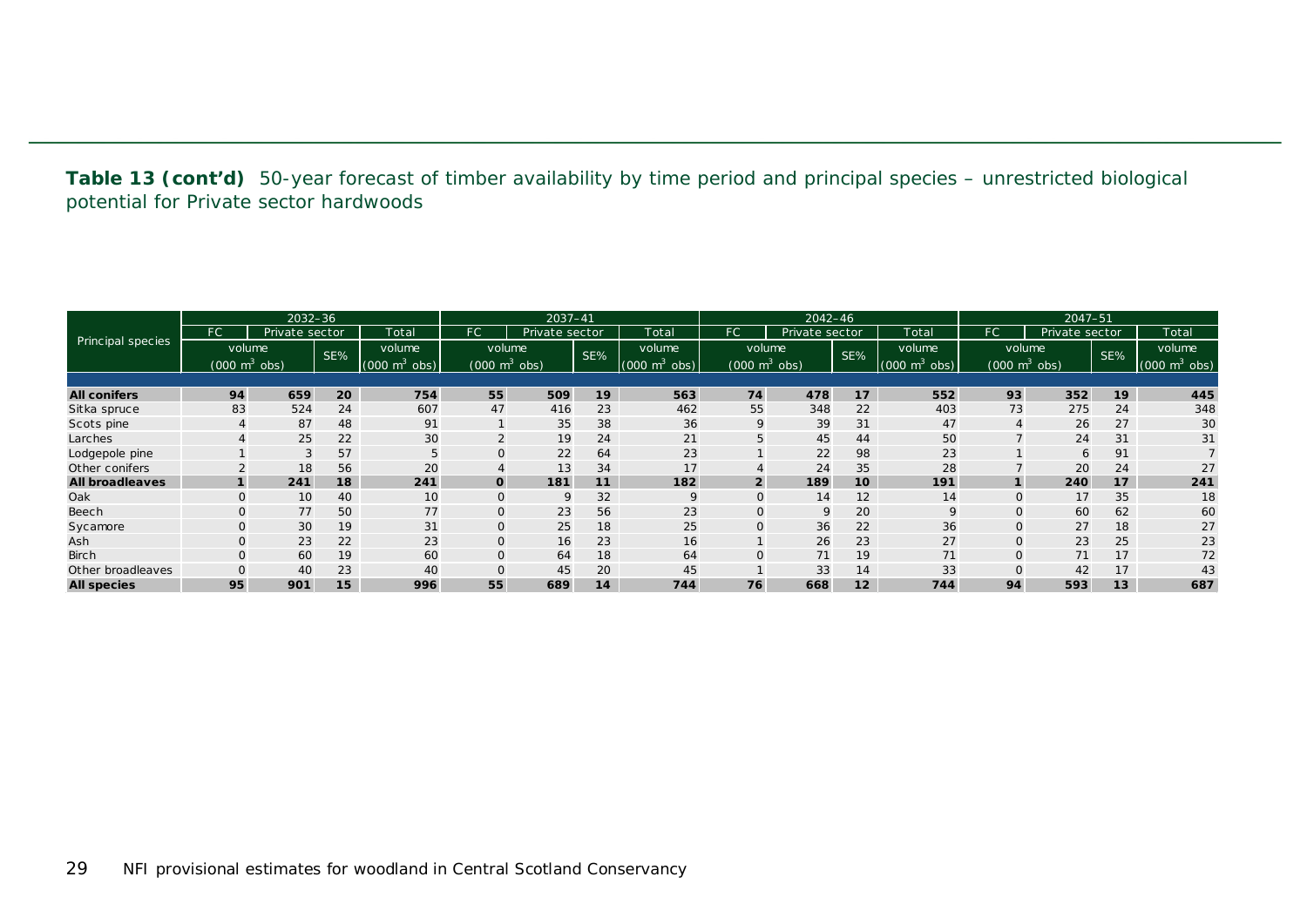**Table 13 (cont'd)** 50-year forecast of timber availability by time period and principal species – unrestricted biological potential for Private sector hardwoods

|                        |                                 | 2052-56        |     |                                 | $2057 - 61$                     |                |     |                                 |  |  |  |
|------------------------|---------------------------------|----------------|-----|---------------------------------|---------------------------------|----------------|-----|---------------------------------|--|--|--|
|                        | FC.                             | Private sector |     | Total                           | FC.                             | Private sector |     | Total                           |  |  |  |
| Principal species      | volume                          |                | SE% | volume                          | volume                          |                | SE% | volume.                         |  |  |  |
|                        | $(000 \text{ m}^3 \text{ obs})$ |                |     | $(000 \text{ m}^3 \text{ obs})$ | $(000 \text{ m}^3 \text{ obs})$ |                |     | $(000 \text{ m}^3 \text{ obs})$ |  |  |  |
|                        |                                 |                |     |                                 |                                 |                |     |                                 |  |  |  |
| <b>All conifers</b>    | 53                              | 557            | 17  | 610                             | 63                              | 583            | 16  | 646                             |  |  |  |
| Sitka spruce           | 34                              | 471            | 19  | 505                             | 46                              | 427            | 20  | 473                             |  |  |  |
| Scots pine             | 7                               | 22             | 24  | 30                              | $\overline{4}$                  | 33             | 23  | 36                              |  |  |  |
| Larches                | 5                               | 21             | 24  | 26                              | 6                               | 18             | 23  | 24                              |  |  |  |
| Lodgepole pine         | $\overline{2}$                  | 12             | 86  | 14                              |                                 | 30             | 83  | 31                              |  |  |  |
| Other conifers         | 6                               | 23             | 20  | 29                              | 7                               | 68             | 50  | 75                              |  |  |  |
| <b>All broadleaves</b> | 3                               | 185            | 10  | 188                             | 3                               | 180            | 13  | 183                             |  |  |  |
| Oak                    | $\Omega$                        | 8              | 25  | 8                               | $\Omega$                        | 9              | 27  | 9                               |  |  |  |
| Beech                  | $\Omega$                        | 15             | 32  | 15                              | $\Omega$                        | 28             | 75  | 28                              |  |  |  |
| Sycamore               | $\overline{O}$                  | 42             | 21  | 42                              | $\Omega$                        | 39             | 18  | 39                              |  |  |  |
| Ash                    | $\Omega$                        | 31             | 32  | 31                              | $\Omega$                        | 10             | 31  | 10                              |  |  |  |
| <b>Birch</b>           | $\Omega$                        | 46             | 14  | 46                              | 1                               | 40             | 13  | 41                              |  |  |  |
| Other broadleaves      | 2                               | 44             | 17  | 46                              | $\overline{2}$<br>54            |                | 16  | 55                              |  |  |  |
| <b>All species</b>     | 56                              | 741            | 13  | 797                             | 66                              | 763            | 13  | 829                             |  |  |  |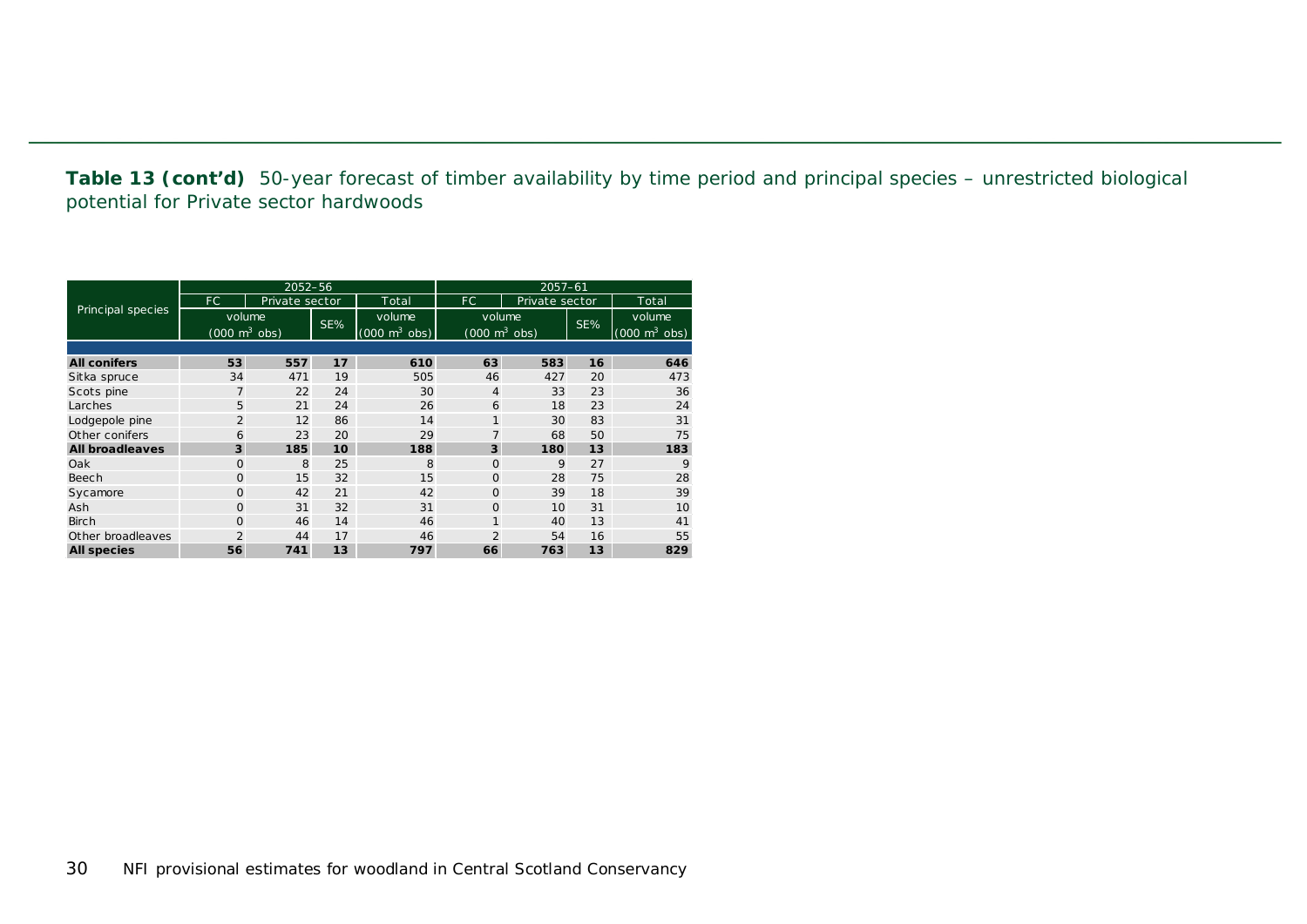<span id="page-30-0"></span>**Table 14** 50-year forecast of standing volume; average annual volumes within periods – unrestricted biological potential for Private sector hardwoods

|                     | FC                              | Private sector                  | Total            |                                 |  |
|---------------------|---------------------------------|---------------------------------|------------------|---------------------------------|--|
| Forecast period     | volume                          | volume                          |                  | volume                          |  |
|                     | $(000 \text{ m}^3 \text{ obs})$ | $(000 \text{ m}^3 \text{ obs})$ | SE%              | $(000 \text{ m}^3 \text{ obs})$ |  |
| <b>All conifers</b> |                                 |                                 |                  |                                 |  |
| $2013 - 16$         | 3,479                           | 10,431                          | 8                | 13,911                          |  |
| $2017 - 21$         | 2,918                           | 10,914                          | $\overline{7}$   | 13,832                          |  |
| 2022-26             | 2,445                           | 10,445                          | $\overline{7}$   | 12,890                          |  |
| $2027 - 31$         | 2,183                           | 9,774                           | 8                | 11,957                          |  |
| 2032-36             | 2,115                           | 8,472                           | 8                | 10,587                          |  |
| $2037 - 41$         | 2,370                           | 7,955                           | 8                | 10,325                          |  |
| 2042-46             | 2,753                           | 7,630                           | 8                | 10,383                          |  |
| $2047 - 51$         | 3,147                           | 7,625                           | 8                | 10,773                          |  |
| 2052-56             | 3,598                           | 7,576                           | 8                | 11,174                          |  |
| $2057 - 61$         | 4,118                           | 7,168                           | 8                | 11,286                          |  |
| All broadleaves     |                                 |                                 |                  |                                 |  |
| $2013 - 16$         | 153                             | 4,550                           | 9                | 4,704                           |  |
| $2017 - 21$         | 167                             | 3,834                           | 9                | 4,001                           |  |
| $2022 - 26$         | 185                             | 3,134                           | 10               | 3,319                           |  |
| $2027 - 31$         | 218                             | 3,234                           | 10               | 3,452                           |  |
| 2032-36             | 262                             | 3,375                           | 9                | 3,637                           |  |
| $2037 - 41$         | 310                             | 3,354                           | 9                | 3,664                           |  |
| $2042 - 46$         | 352                             | 3,656                           | 8                | 4,008                           |  |
| $2047 - 51$         | 388                             | 3,836                           | $\overline{7}$   | 4,224                           |  |
| $2052 - 56$         | 417                             | 3,932                           | $\overline{7}$   | 4,349                           |  |
| $2057 - 61$         | 436                             | 4,093                           | $\boldsymbol{7}$ | 4,529                           |  |
| <b>All species</b>  |                                 |                                 |                  |                                 |  |
| $2013 - 16$         | 3,633                           | 14,984                          | 6                | 18,616                          |  |
| $2017 - 21$         | 3,085                           | 14,751                          | 6                | 17,836                          |  |
| $2022 - 26$         | 2,630                           | 13,581                          | 6                | 16,212                          |  |
| $2027 - 31$         | 2,400                           | 13,011                          | 6                | 15,411                          |  |
| $2032 - 36$         | 2,377                           | 11,848                          | 6                | 14,225                          |  |
| 2037-41             | 2,680                           | 11,313                          | 6                | 13,993                          |  |
| $2042 - 46$         | 3,105                           | 11,288                          | 6                | 14,392                          |  |
| $2047 - 51$         | 3,535                           | 11,456                          | 5                | 14,991                          |  |
| 2052-56             | 4,014                           | 11,502                          | 6                | 15,516                          |  |
| $2057 - 61$         | 4,554                           | 11,252                          | 5                | 15,806                          |  |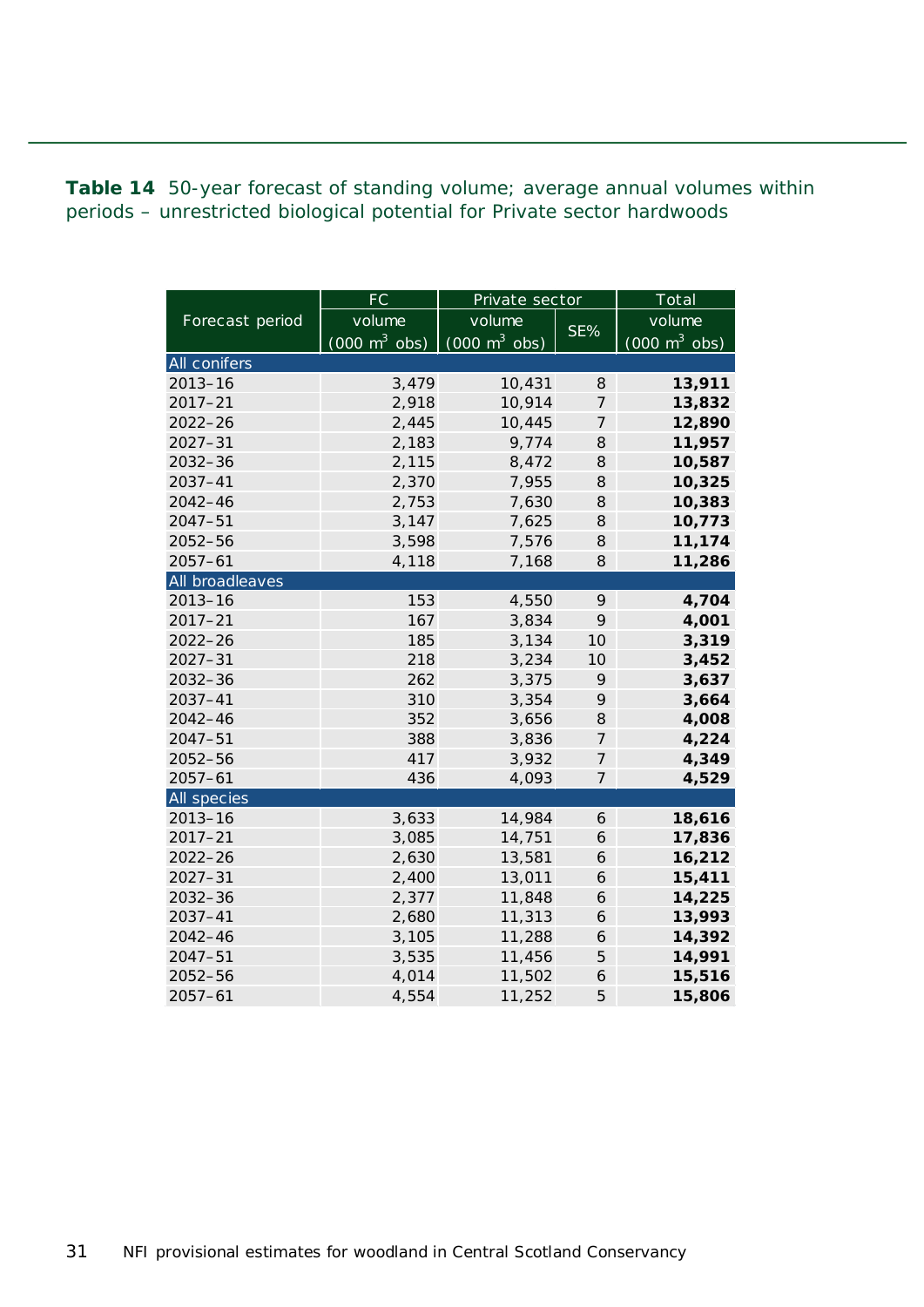<span id="page-31-0"></span>**Table 15** 50-year forecast of net increment; average annual volumes within periods – unrestricted biological potential for Private sector hardwoods

|                     | FC                              | Private sector                  |                | Total                           |  |  |
|---------------------|---------------------------------|---------------------------------|----------------|---------------------------------|--|--|
| Forecast period     | volume                          | volume                          | SE%            | volume                          |  |  |
|                     | $(000 \text{ m}^3 \text{ obs})$ | $(000 \text{ m}^3 \text{ obs})$ |                | $(000 \text{ m}^3 \text{ obs})$ |  |  |
| <b>All conifers</b> |                                 |                                 |                |                                 |  |  |
| $2013 - 16$         | 159                             | 483                             | 6              | 642                             |  |  |
| $2017 - 21$         | 128                             | 500                             | 6              | 628                             |  |  |
| $2022 - 26$         | 102                             | 494                             | 6              | 596                             |  |  |
| $2027 - 31$         | 101                             | 466                             | $\overline{7}$ | 567                             |  |  |
| 2032-36             | 113                             | 419                             | $\overline{7}$ | 532                             |  |  |
| $2037 - 41$         | 132                             | 415                             | 7              | 547                             |  |  |
| $2042 - 46$         | 151                             | 417                             | $\overline{7}$ | 567                             |  |  |
| $2047 - 51$         | 163                             | 429                             | $\overline{7}$ | 592                             |  |  |
| 2052-56             | 166                             | 441                             | 6              | 607                             |  |  |
| $2057 - 61$         | 163                             | 447                             | 6              | 611                             |  |  |
| All broadleaves     |                                 |                                 |                |                                 |  |  |
| $2013 - 16$         | 3                               | 168                             | 8              | 171                             |  |  |
| $2017 - 21$         | $\overline{\mathbf{4}}$         | 170                             | $\overline{7}$ | 174                             |  |  |
| $2022 - 26$         | 6                               | 174                             | $\overline{7}$ | 180                             |  |  |
| $2027 - 31$         | 8                               | 192                             | $\overline{7}$ | 200                             |  |  |
| $2032 - 36$         | 10                              | 215                             | $\overline{7}$ | 225                             |  |  |
| $2037 - 41$         | 10                              | 229                             | 6              | 239                             |  |  |
| $2042 - 46$         | 9                               | 244                             | 6              | 253                             |  |  |
| $2047 - 51$         | 9                               | 244                             | 6              | 253                             |  |  |
| $2052 - 56$         | 8                               | 232                             | 5              | 240                             |  |  |
| $2057 - 61$         | $\overline{7}$                  | 224                             | 5              | 231                             |  |  |
| All species         |                                 |                                 |                |                                 |  |  |
| $2013 - 16$         | 162                             | 651                             | 5              | 813                             |  |  |
| $2017 - 21$         | 133                             | 670                             | 5              | 802                             |  |  |
| $2022 - 26$         | 107                             | 669                             | 5              | 776                             |  |  |
| $2027 - 31$         | 109                             | 659                             | 5              | 767                             |  |  |
| $2032 - 36$         | 123                             | 634                             | 5              | 758                             |  |  |
| $2037 - 41$         | 142                             | 644                             | 5              | 786                             |  |  |
| $2042 - 46$         | 160                             | 660                             | 5              | 820                             |  |  |
| $2047 - 51$         | 172                             | 673                             | 5              | 845                             |  |  |
| 2052-56             | 173                             | 673                             | $\overline{4}$ | 846                             |  |  |
| $2057 - 61$         | 170                             | 671                             | $\overline{4}$ | 841                             |  |  |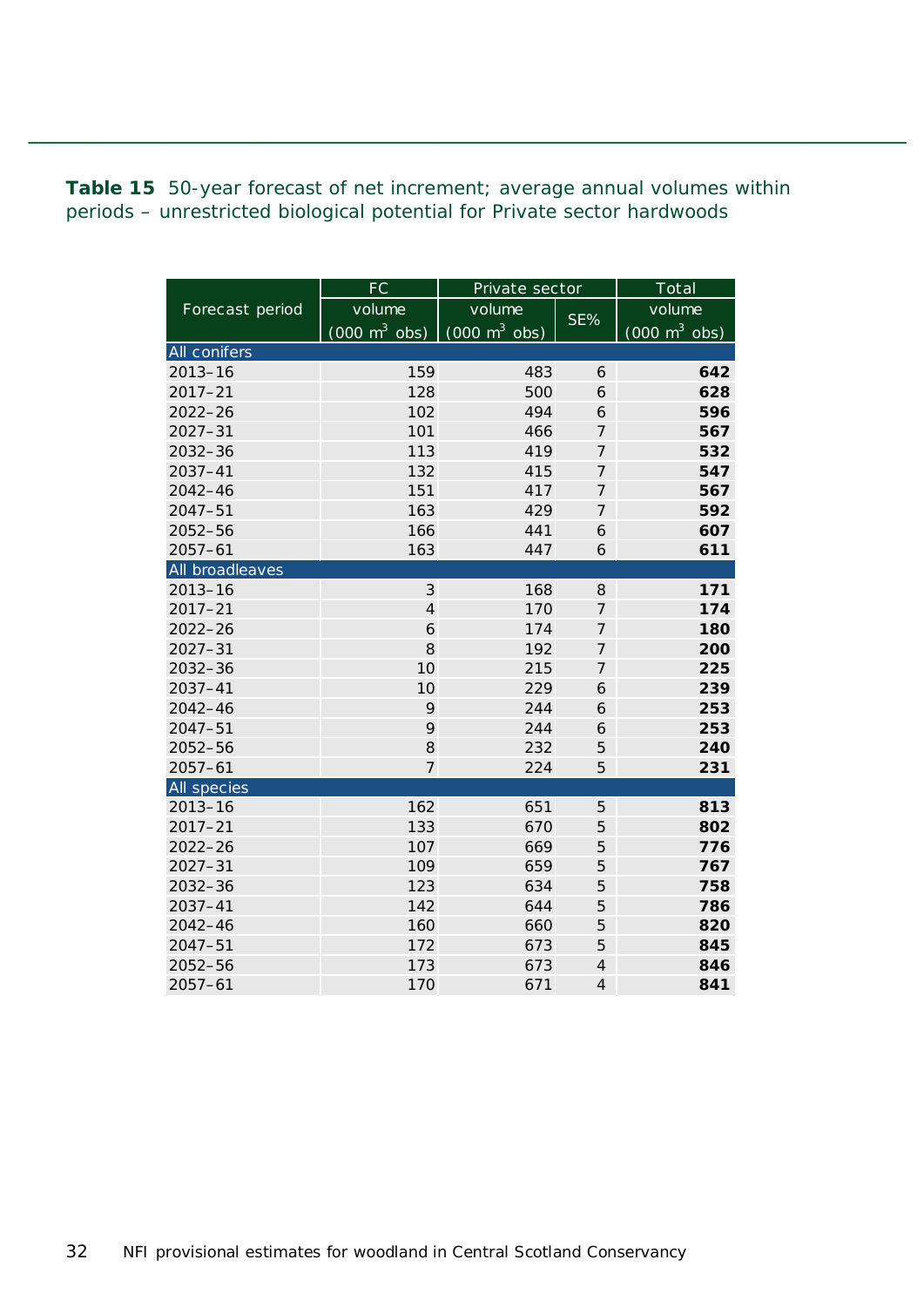

<span id="page-32-0"></span>

<span id="page-32-1"></span>**Figure 13** Overview of 50-year forecast of average annual hardwood availability – unrestricted biological potential for Private sector hardwoods

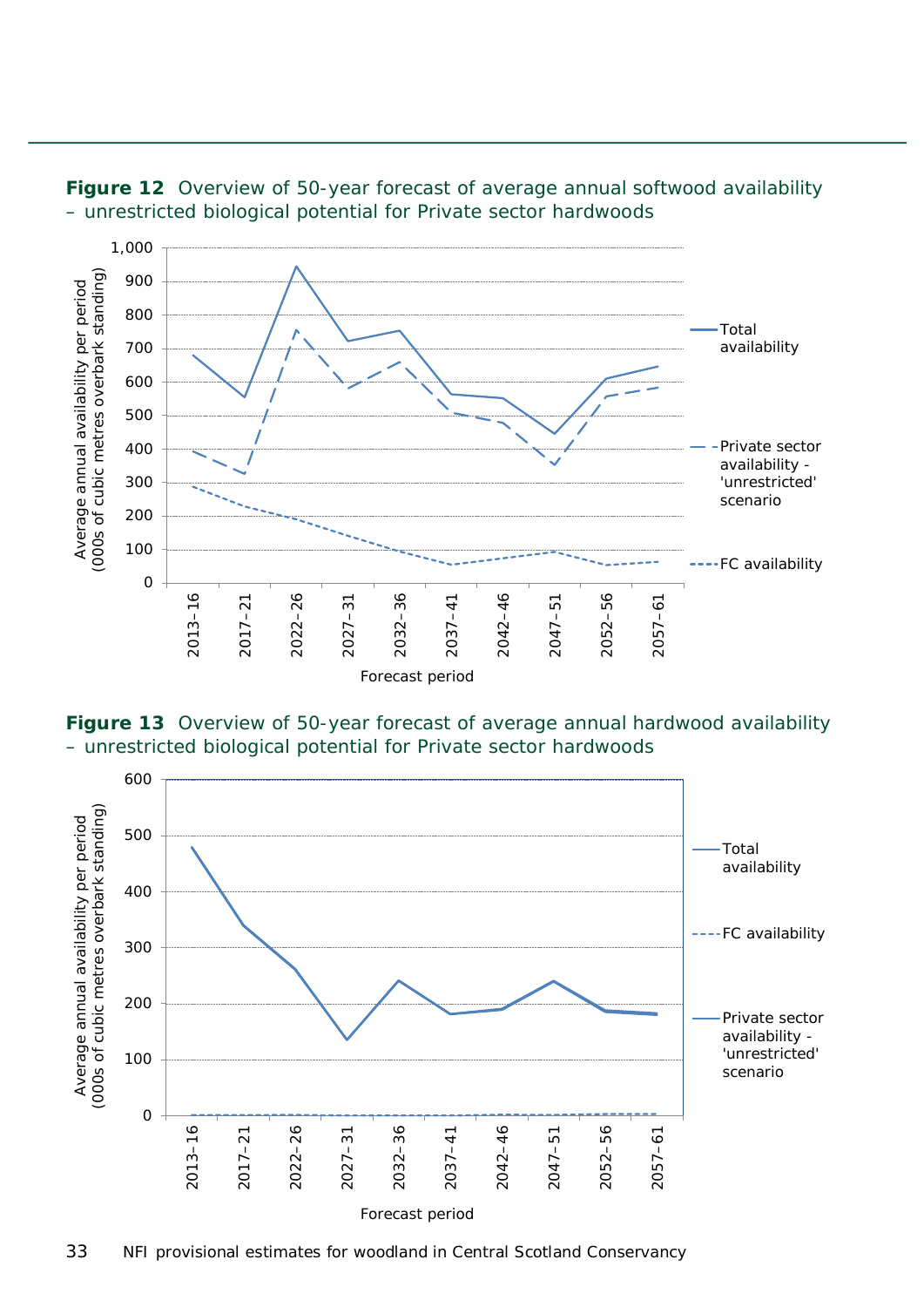

<span id="page-33-0"></span>

<span id="page-33-1"></span>**Figure 15** 50-year forecast of average annual hardwood availability – unrestricted biological potential for Private sector hardwoods

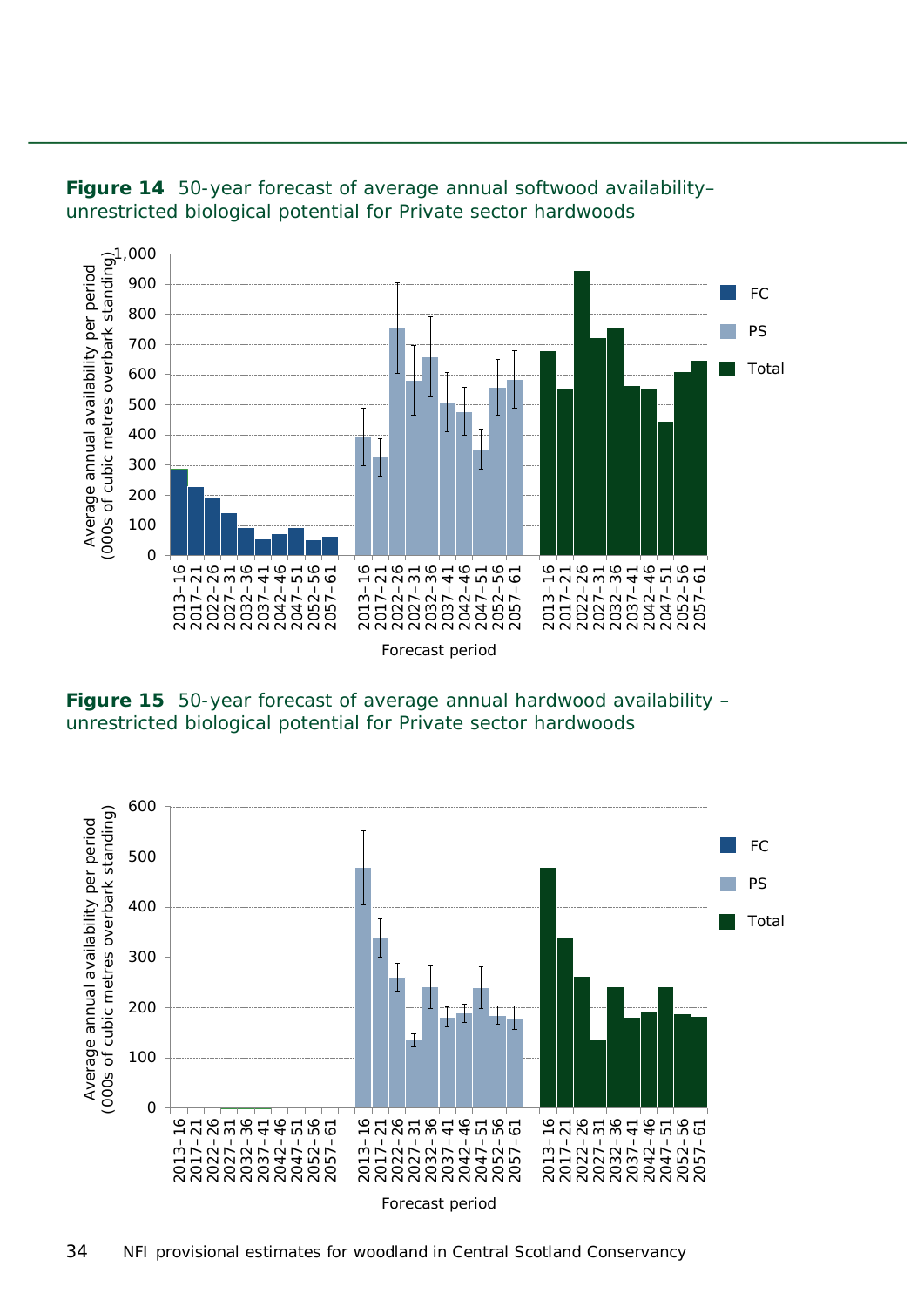

<span id="page-34-0"></span>

<span id="page-34-1"></span>**Figure 17** 50-year summary of hardwood standing volume, increment and availability – unrestricted biological potential for Private sector hardwoods

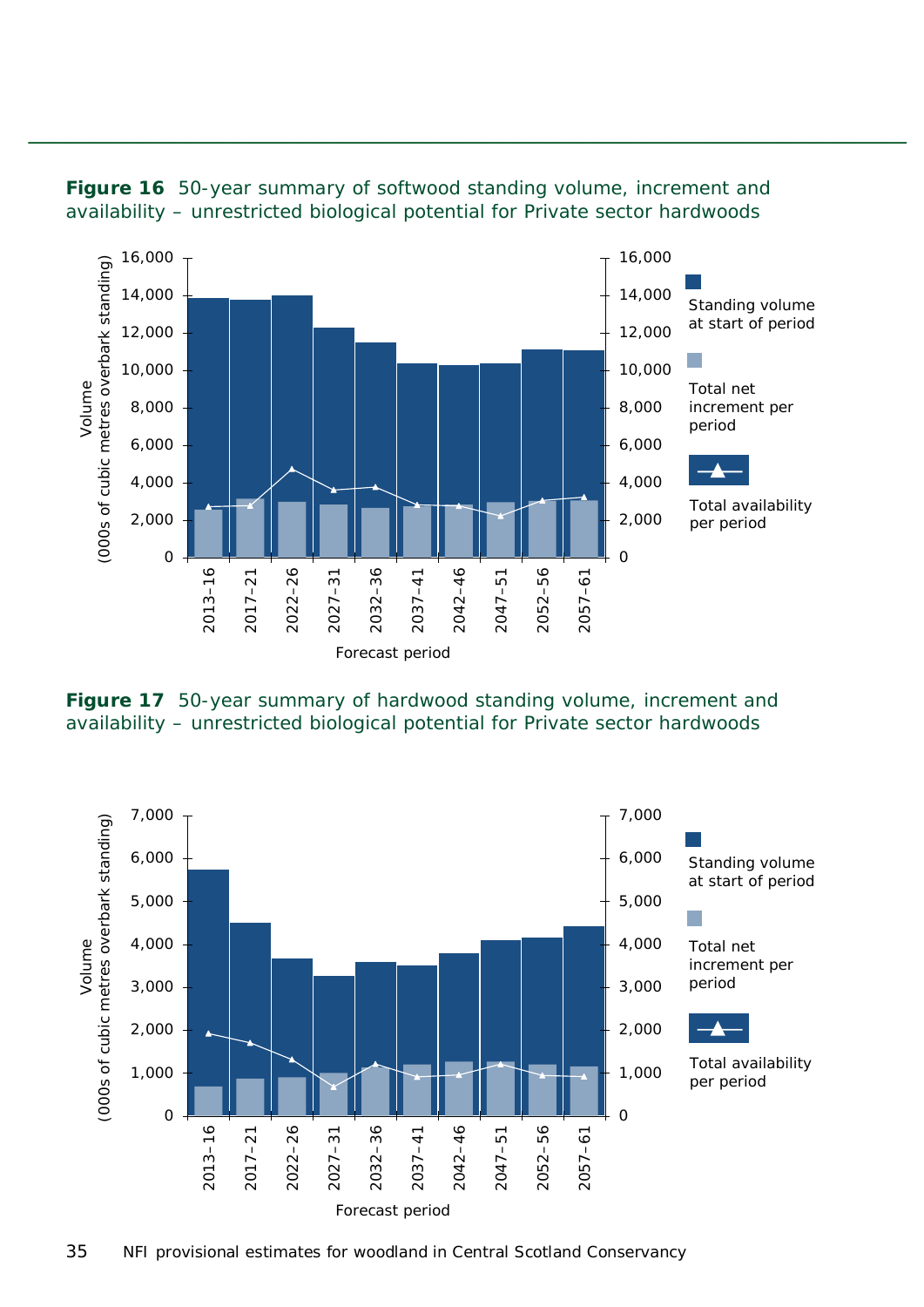#### <span id="page-35-0"></span>Comparison of hardwood production between harvesting scenarios



<span id="page-35-1"></span>**Figure 18** 50-year forecast comparison of average annual hardwood timber availability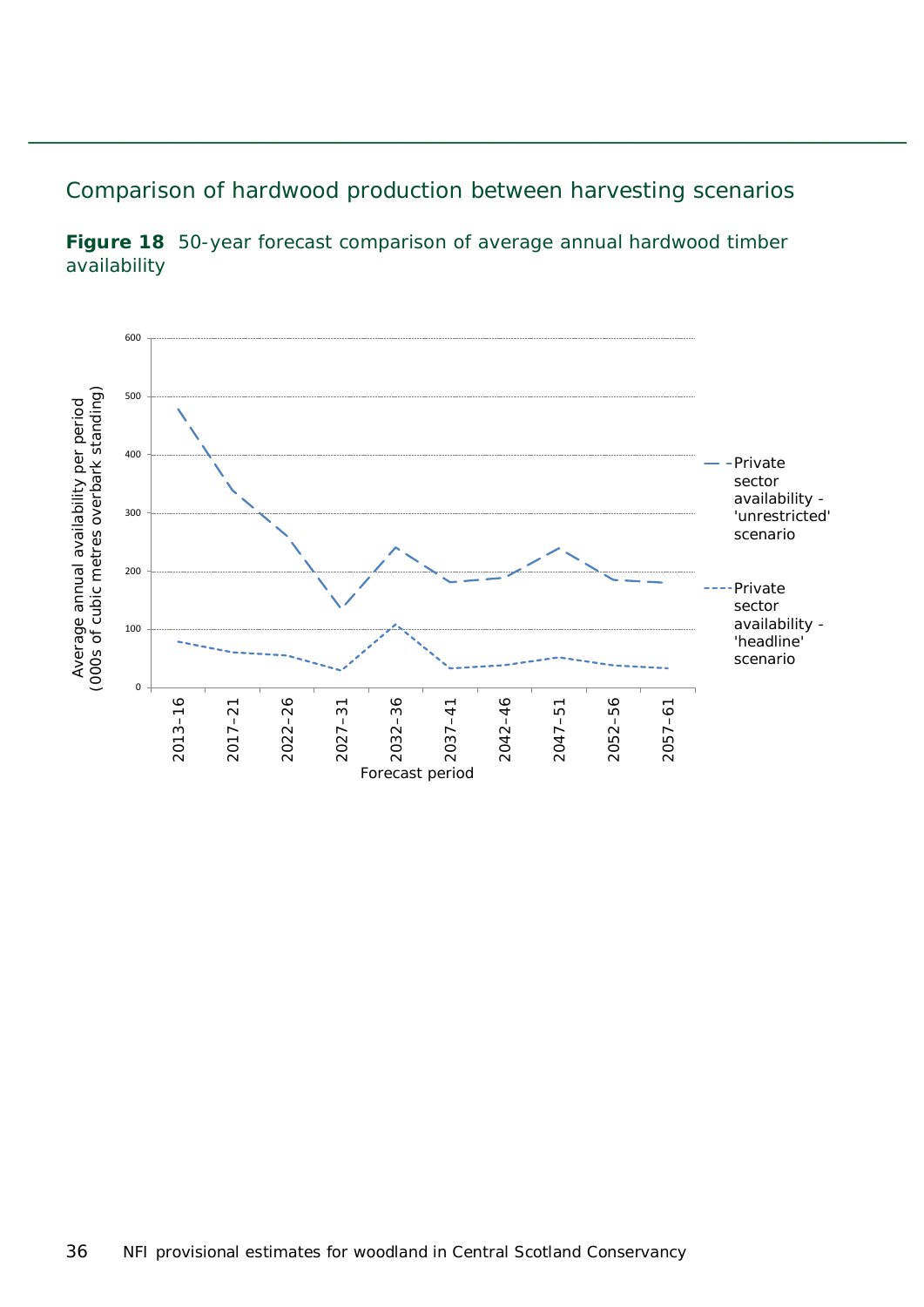#### <span id="page-36-1"></span>**Table 16** 15-year forecast comparison of average annual timber availability

| Principal species      | $2013 - 16$                         |              |                | $2017 - 21$                         |              |                   | $2022 - 26$                     |              |                |
|------------------------|-------------------------------------|--------------|----------------|-------------------------------------|--------------|-------------------|---------------------------------|--------------|----------------|
|                        | <b>Headline</b>                     | Unrestricted | Difference     | Headline                            | Unrestricted | <b>Difference</b> | Headline                        | Unrestricted | Difference     |
|                        | volume                              |              |                | volume                              |              |                   | volume                          |              |                |
|                        | $(000 \; \text{m}^3 \; \text{obs})$ |              |                | $(000 \; \text{m}^3 \; \text{obs})$ |              |                   | $(000 \text{ m}^3 \text{ obs})$ |              |                |
|                        |                                     |              |                |                                     |              |                   |                                 |              |                |
| <b>All conifers</b>    | 680                                 | 680          | $\mathbf{o}$   | 554                                 | 554          | $\mathbf{o}$      | 946                             | 946          | $\mathbf 0$    |
| Sitka spruce           | 560                                 | 560          | $\mathbf 0$    | 402                                 | 402          | $\circ$           | 810                             | 810          | $\Omega$       |
| Scots pine             | 23                                  | 23           | $\mathbf 0$    | 46                                  | 46           | $\mathbf{O}$      | 51                              | 51           | $\overline{O}$ |
| Larches                | 54                                  | 54           | $\mathbf 0$    | 67                                  | 67           | $\circ$           | 51                              | 51           | $\overline{O}$ |
| Lodgepole pine         | 22                                  | 22           | $\mathbf 0$    | 11                                  | 11           | $\mathbf{O}$      | 9                               | 9            | $\overline{O}$ |
| Other conifers         | 21                                  | 21           | $\Omega$       | 27                                  | 27           | $\circ$           | 23                              | 23           | $\overline{O}$ |
| <b>All broadleaves</b> | 80                                  | 480          | 399            | 62                                  | 340          | 278               | 57                              | 262          | 205            |
| Oak                    | $\overline{2}$                      | 6            | $\overline{4}$ | 3                                   | 6            | 4                 | 13                              | 29           | 16             |
| Beech                  | 13                                  | 27           | 15             | 14                                  | 28           | 14                | 11                              | 25           | 13             |
| Sycamore               | 39                                  | 211          | 172            | 23                                  | 134          | 111               | 6                               | 53           | 47             |
| Ash                    | $\overline{4}$                      | 59           | 55             | 5                                   | 52           | 47                | 3                               | 20           | 17             |
| <b>Birch</b>           | 8                                   | 64           | 56             | 11                                  | 85           | 74                | 17                              | 106          | 89             |
| Other broadleaves      | 14                                  | 112          | 98             | $\overline{ }$                      | 35           | 28                |                                 | 30           | 23             |
| <b>All species</b>     | 761                                 | 1,160        | 399            | 617                                 | 895          | 278               | 1,003                           | 1,208        | 206            |

<span id="page-36-0"></span>**Figure 19** Species composition of the difference in hardwood availability under the alternative harvesting scenarios in the first three forecast periods